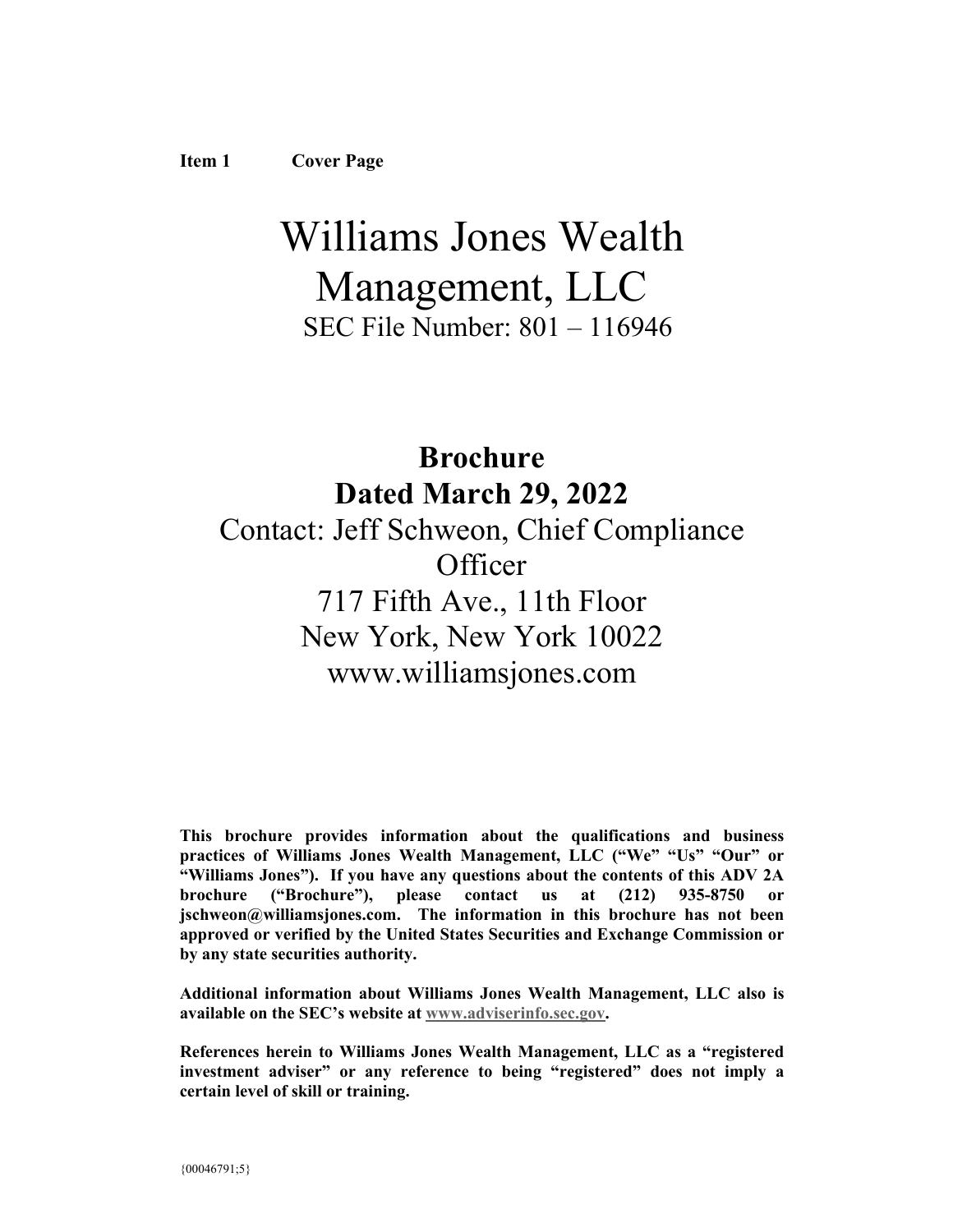# **Item 2 Material Changes**

This item of the Brochure discusses only material changes that are made to the Brochure since the last annual update and provides clients with a summary of such changes.

Our most recent prior annual updating amendment was filed on March 11, 2021. We note the following revisions to our current brochure:

We have clarified our disclosures concerning Focus Treasury & Credit Solutions, LLC ("FTCS"). We offer clients the option of obtaining certain financial solutions from unaffiliated third-party financial institutions with the assistance of our affiliate FTCS. FTCS does not receive any compensation from such third-party institutions for serving our clients. Further information is available in Items 4, 5, and 10 of this Brochure.

We recommend cross trades of fixed income securities for certain client accounts where we recommend that one client sell a security and another client purchase that same security. Cross trades present a conflict of interest in that the selling and purchasing clients are taking opposing positions and have opposing interests in the execution price to be obtained. We seek to mitigate this conflict of interest by disclosing it to you, documenting the reasons for the trades and seeking best execution by soliciting bids in a competitive bidding process. Item 12 has been revised to add these disclosures.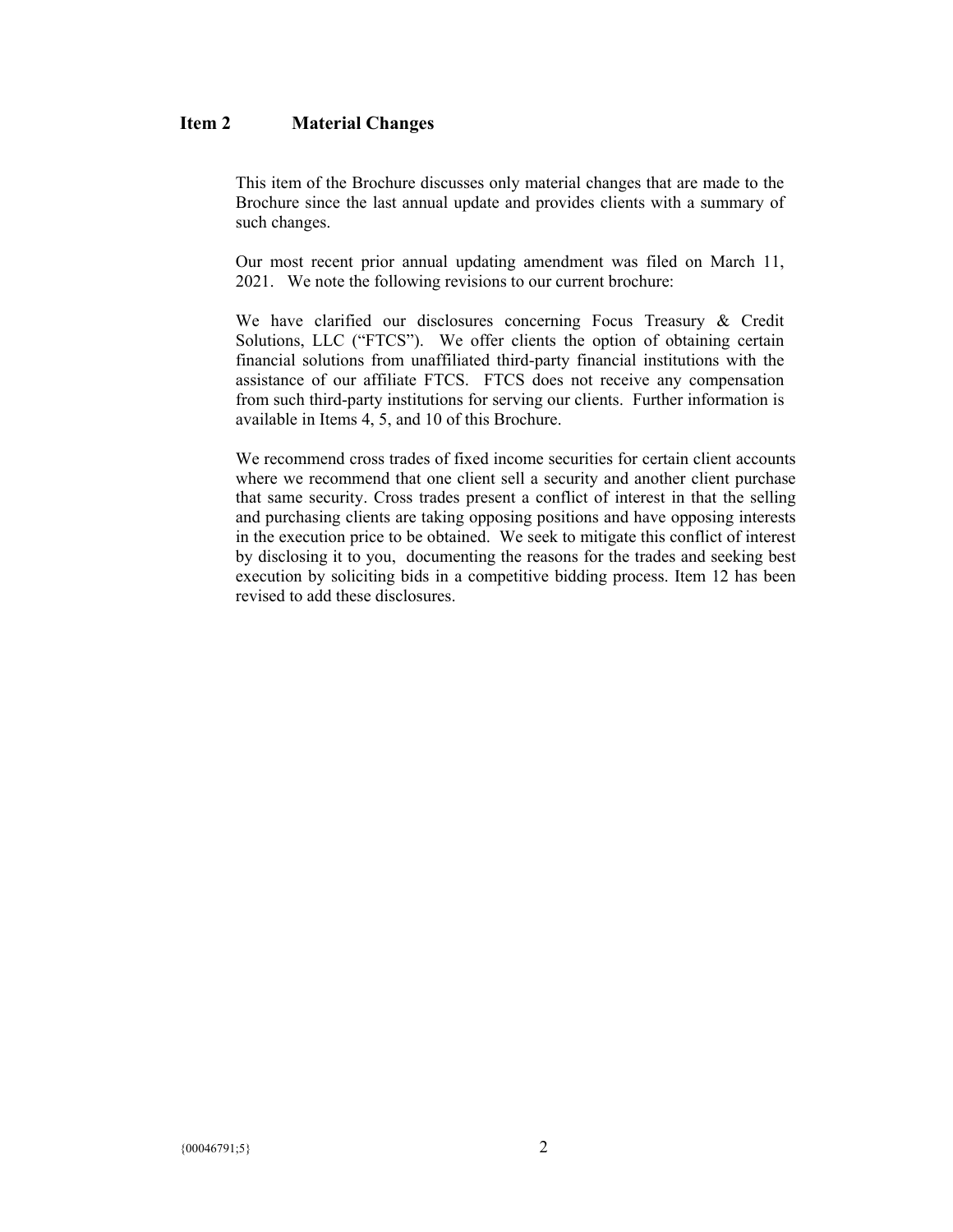# **Item 3 Table of Contents**

| Item 1  |                                                     |  |
|---------|-----------------------------------------------------|--|
| Item 2  |                                                     |  |
| Item 3  |                                                     |  |
| Item 4  |                                                     |  |
| Item 5  |                                                     |  |
| Item 6  |                                                     |  |
| Item 7  |                                                     |  |
| Item 8  |                                                     |  |
| Item 9  |                                                     |  |
| Item 10 |                                                     |  |
| Item 11 | Code of Ethics, Participation or Interest in Client |  |
|         |                                                     |  |
| Item 12 |                                                     |  |
| Item 13 |                                                     |  |
| Item 14 |                                                     |  |
| Item 15 |                                                     |  |
| Item 16 |                                                     |  |
| Item 17 |                                                     |  |
| Item 18 |                                                     |  |
|         |                                                     |  |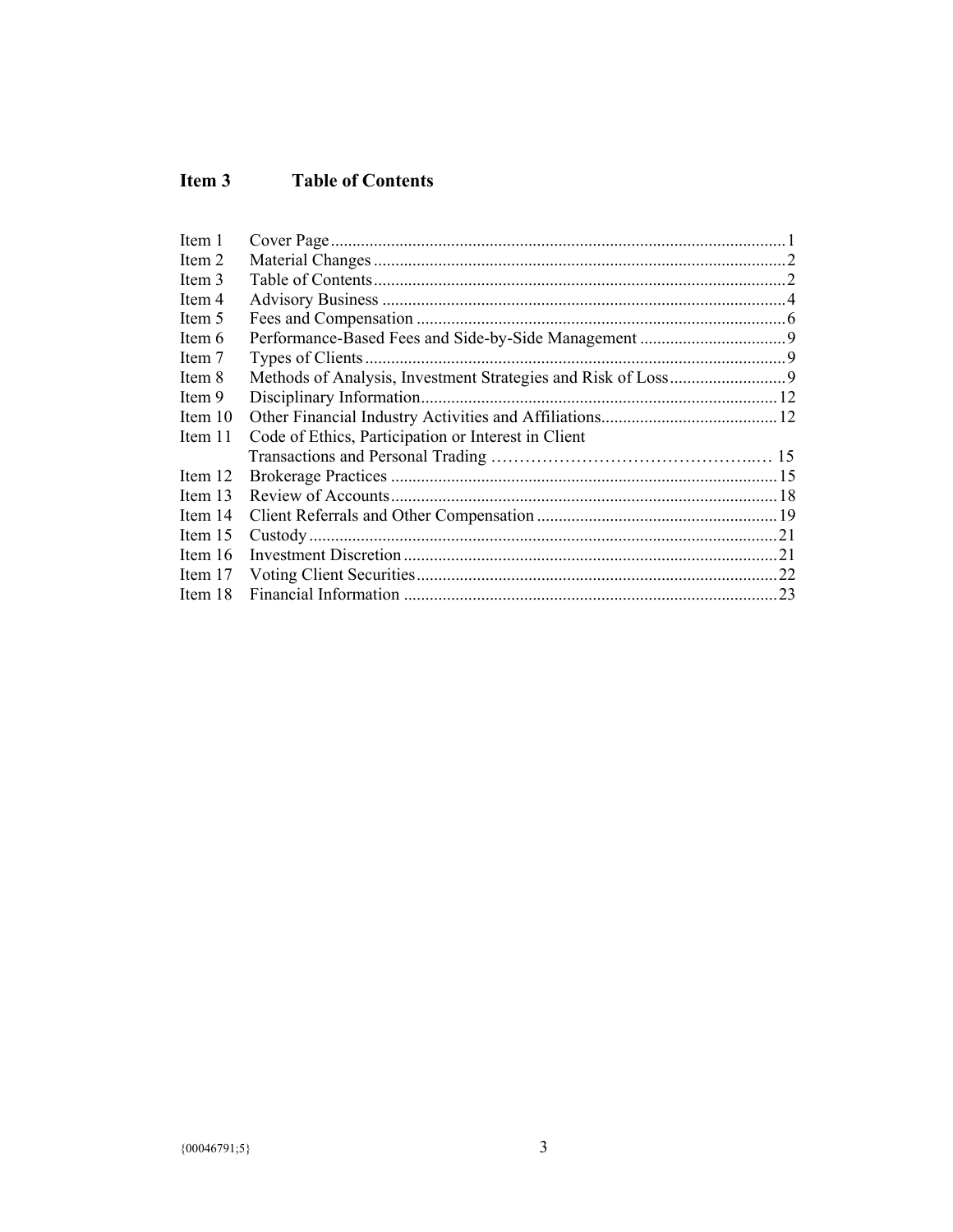#### **Item 4 Advisory Business**

A. Williams Jones Wealth Management, LLC ("Williams Jones"), registered as an investment adviser with the SEC in July 2019, acquired the advisory business of Williams, Jones & Associates, LLC, which is a limited liability company that was formed on June 26, 2006 in the State of Delaware and which became registered as an investment adviser with the SEC in April 1988.

FOCUS FINANCIAL PARTNERS, LLC

Williams Jones is part of the Focus Financial Partners, LLC ("Focus LLC") partnership. Specifically, Williams Jones is a wholly-owned subsidiary of Focus Operating, LLC ("Focus Operating"), which is a wholly-owned subsidiary of Focus LLC. Focus Financial Partners Inc. ("Focus Inc.") is the sole managing member of Focus LLC and is a public company traded on the NASDAQ Global Select Market. Focus Inc. owns approximately two-thirds of the economic interests in Focus LLC.

Focus Inc. has no single 25% or greater shareholder. Focus Inc. is the managing member of Focus LLC and has 100% of its governance rights. Accordingly, all governance is through the voting rights and Board at Focus Inc.

Focus LLC also owns other registered investment advisers, broker-dealers, pension consultants, insurance firms, business managers and other financial service firms (the "Focus Partners"), most of which provide wealth management, benefit consulting, multifamily office and/or investment consulting services to individuals, families, employers, and institutions. Some Focus Partners also manage or advise limited partnerships, private funds, or investment companies as disclosed on their respective Form ADVs.

Williams Jones is managed by William P. Jones, Jr., Barbara A. Tarmy, John J. Eager, Malcolm L. Macpherson, Jr., Thomas H. MacCowatt, Maureen C. Tompkins, David A. Rosenfeld, John B. Cummings, Henry A. Wilmerding, III , Jeff Schweon, Hoa V. Le, J. Douglas Kelly, Jr. and Karen Y. Ma (the "Principals") pursuant to a management agreement between WJMC, LLC and Williams Jones. The Principals serve as officers of Williams Jones and, in that capacity, are responsible for the management, supervision and oversight of Williams Jones.

#### B. **INVESTMENT ADVISORY SERVICES**

#### **Portfolio Management**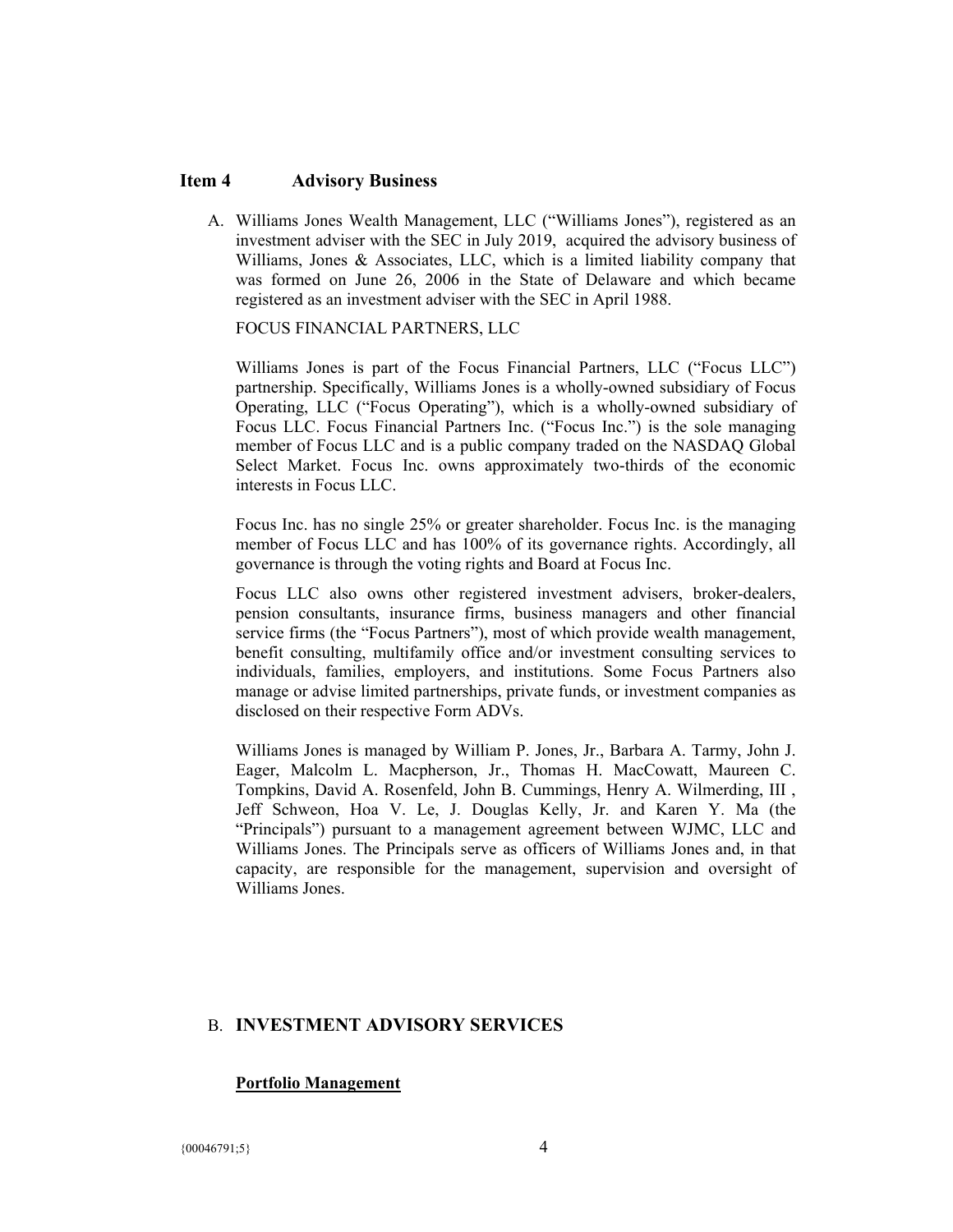We provide portfolio management services on a *fee-only* basis to high net worth individuals, pooled investment vehicles, corporations, charitable organizations and pension and profit-sharing plans. We generally invest client assets in equity securities of individual equity securities (stocks), fixed income securities (bonds and bond funds), mutual funds, ETFs and private investment funds. Client holdings are typically concentrated in approximately 25 positions.

#### **Financial Planning**

When requested by the client, we will include basic financial planning services in the services we offer portfolio management clients. Among other things, we advise clients in preparing for retirement, funding educational goals, charitable giving, insurance and addressing their estate planning needs. Clients are responsible for notifying us of any changes to their financial situation or investment objectives so that we can assess whether any of our previous recommendations should be revised.

When providing financial planning services, we do not serve as an attorney, accountant, or licensed insurance agent, and no portion of our services should be construed as offering the same. Upon request, we may recommend the services of attorneys, accountants and other third-party professionals to assist with implementation of aspects of the financial plan or in connection with our provision of investment management services generally. The decision to engage any of these service providers rests solely with the client, and we disclaim any responsibility for the client's experience with the service provider or the quality of the services they provide.

#### **Private Investment Funds**

Certain of our investment advisory clients wish to allocate a portion of their portfolio to alternative investments. For clients who are interested and financially qualified, we sponsor investment vehicles that offer our clients access to investments in distressed debt, fixed income arbitrage, long-short equity and multi-strategy hedge funds, with a relatively low initial minimum investment.

We offer our clients the ability to make investments in single third-party investment managers. In most cases, the single manager investments are made through a series of the WJA Alternative Investment Strategies I, LLC ("*WJA Alternative Strategies*") (individually, a "Series Fund"). Each Series Fund pools client assets to invest in a single third-party investment manager.

We also act as the investment manager of two private investment funds: WJA Housing Bond Fund, LLC seeks income that is exempt from federal income taxes by investing at least 80% of its assets in mortgage-related bonds; and WJA Value Equity Fund, LLC invests in equity securities traded primarily in the US market.

#### **Advice to Retirement Account Clients**

We are a fiduciary under the Employee Retirement Income Security Act of 1974, as amended ("ERISA"), with respect to investment management services and investment advice provided to ERISA plan clients, including ERISA plan participants. We are also a fiduciary under the Internal Revenue Code (the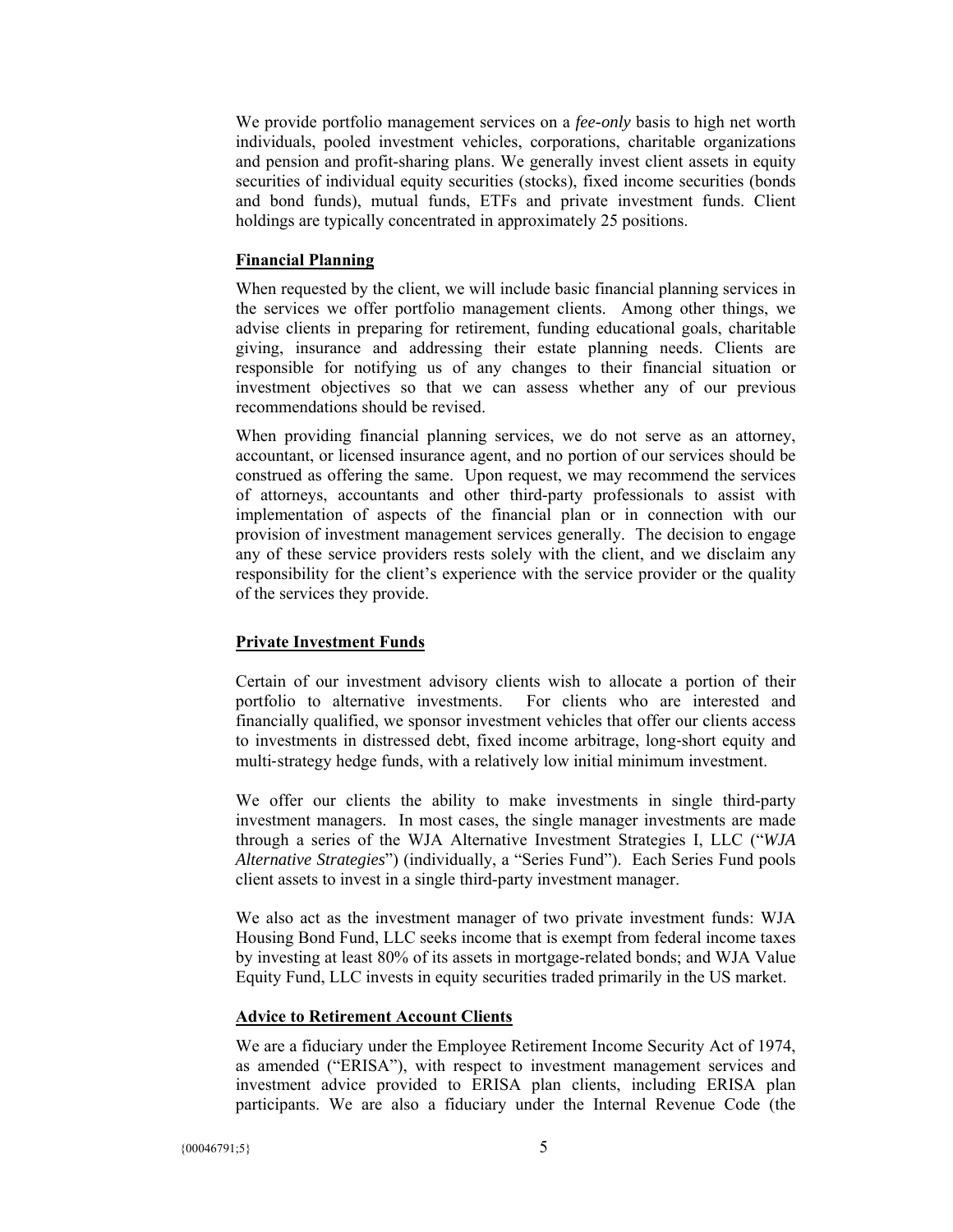"IRC") with respect to investment management services and investment advice provided to ERISA plans, ERISA plan participants, IRAs and IRA owners (collectively, "Retirement Account Clients"). As such, we are subject to specific duties and obligations under ERISA and the IRC that include, among other things, prohibited transaction rules that are intended to prohibit fiduciaries from acting on conflicts of interest. When a fiduciary gives advice in which it has a conflict of interest, the fiduciary must either avoid or eliminate the conflict or rely upon a prohibited transaction exemption (a "PTE").

As a fiduciary, we have duties of care and of loyalty to you and are subject to obligations imposed on us by the federal and state securities laws. As a result, you have certain rights that you cannot waive or limit by contract. Nothing in our agreement with you should be interpreted as a limitation of our obligations under the federal and state securities laws or as a waiver of any unwaivable rights you possess.

#### **Lending**

We offer clients the option of obtaining certain financial solutions from unaffiliated third-party financial institutions with the assistance of our affiliate, Focus Treasury & Credit Solutions, LLC ("FTCS"), a wholly owned subsidiary of our parent company, Focus Financial Partners, LLC. Please see Items 5 and 10 for a fuller discussion of these services and other important information.

- B. Our investment advisory services are customized to the needs of each client. Prior to providing investment advisory services, a portfolio manager of ours will ascertain each client's investment objectives and recommend that the client's assets be invested in accordance with those investment objectives. The client may, at any time, impose reasonable restrictions, in writing, on the investments in the client's account; however, we reserve the right, in our sole discretion, to reject any such restrictions.
- C. We do not participate in wrap fee programs.
- D. As of December 31, 2021, we had \$10,820,376,745 in assets under management on a discretionary basis and \$132,977,969in assets under management on a nondiscretionary basis.

#### **Item 5 Fees and Compensation**

A. The client can determine to engage us to provide discretionary or nondiscretionary investment advisory services on a *fee-only* basis.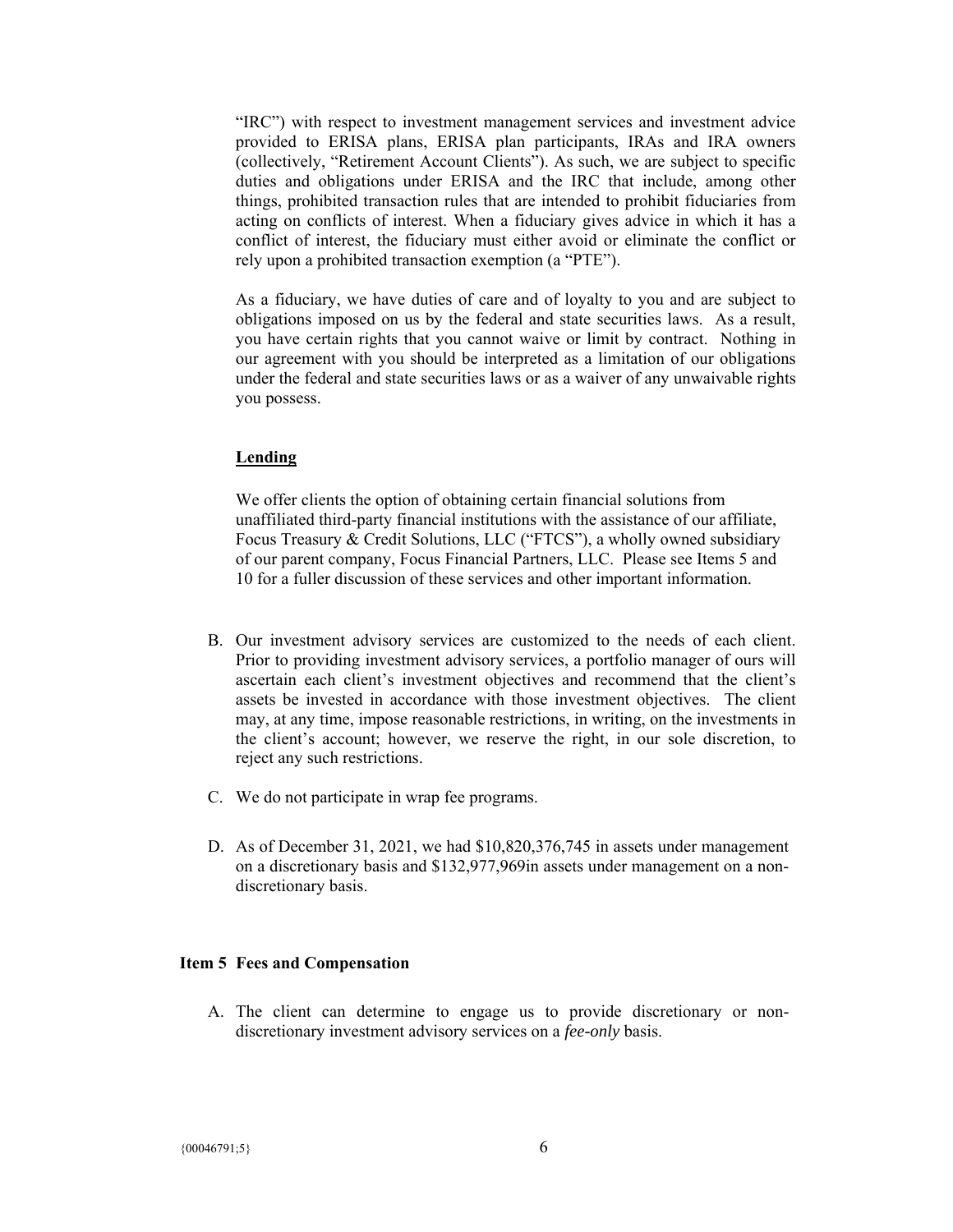#### **Investment Advisory Services**

Our investment advisory fee generally is based upon a percentage of the market value and type of assets placed under our management, including cash and cash equivalents. Our annual investment advisory fee rate is no higher than 1% of the market value of the assets placed under our management, including cash and cash equivalents. Our annual investment advisory fee rate is no higher than 1% of the market value of the assets placed under our management. Cash and cash equivalents, accrued interest and the value of any securities held on margin will be included for billing purposes unless we determine otherwise, in our sole discretion. For tax exempt municipal bond assets, our annual investment advisory fee rate is generally no higher than .50% of the market value of the municipal bond assets placed under our management. Varying our fee rates by asset class presents a potential conflict of interest and incentive for us to allocate more assets to other asset classes, where our advisory fee rates are higher, than to municipal bonds, where our advisory fee rates are lower. However, we remain mindful that we have a fiduciary duty to invest client assets in a manner consistent with the client's best interest, and we mitigate the conflict further by fully disclosing it in this Brochure.

Our fees are potentially negotiable from the maximum rates set forth above. Our fees vary depending upon various objective and subjective factors, including, but not limited to, the amount of assets to be managed, account composition, the scope and complexity of the engagement, the anticipated number of meetings and servicing needs, related accounts, future earning capacity, anticipated future additional assets, the professional(s) rendering the service(s), and the outcome of negotiations with the client. As a result of these factors, similarly-situated clients could pay different fees.

#### **Private Investment Funds**

The Series Funds that certain of our clients invest in do not pay management fees to us; we instead charge our investment advisory fee to our advisory clients based on the total amount of assets invested with the Firm, including assets invested in the Series Funds. Please note that we rely on valuations provided by the underlying investment managers to value these investments, which values typically are provided on a delayed basis and so could differ from actual current values. In addition to our investment advisory fee, the Series Funds bear the fees and expenses, including management and performance fees charged by the thirdparty manager, of the underlying fund(s) in which they are invested.

The WJA Housing Bond Fund, LLC pays us a quarterly management fee, payable in advance, of approximately 0.125%, totaling .50% per year. We do not charge our advisory clients an additional fee for assets invested in the WJA Housing Bond Fund.

The WJA Value Equity Fund ("VEF"), LLC pays us a quarterly management fee, payable in advance, of approximately 0.25%, totaling 1% per year. We do not charge our advisory clients an additional advisory fee for assets invested in the WJA Value Equity Fund. Clients who are invested in VEF could potentially pay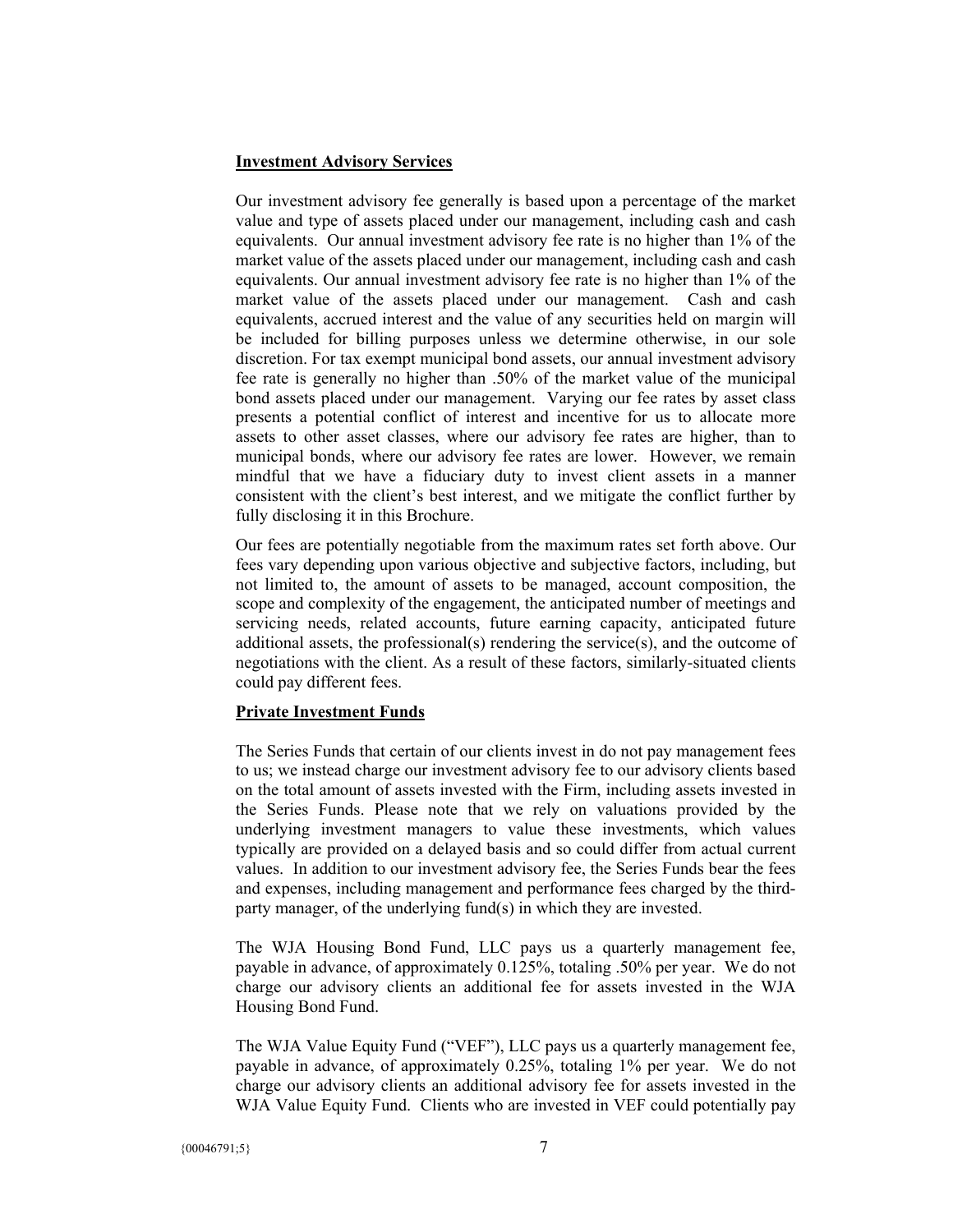us investment advisory fees on other assets that are less than 1% per year. Such situation could incentivize us to recommend that clients invest in the VEF to maximize our fees. As fiduciaries, we are obligated to make investment recommendations we believe are in the best interest of our clients.

B. With regard to the payment of advisory fees, in most cases, we deduct our advisory fees directly from the client's custodial account in accordance with the authorization the client has provided. In the circumstance where we bill the client directly, payment is due upon receipt of our invoice.

We generally deduct fees and bill clients quarterly in advance, based upon the market value of the assets on the last business day of the previous quarter.

C. In addition to our investment advisory fees, clients are responsible for the fees and expenses associated with their investments. The custodians who hold client assets and the broker-dealers who execute securities transactions charge fees and expenses, such as brokerage commissions, transaction fees and custodial fees. Fees and expenses also may include account opening, maintenance, transfer, termination, wire transfer and electronic fund fees, retirement plan, trust fees and all such applicable third-party fees, deferred sales charges, odd-lot differentials, transfer taxes, and other fees and taxes on brokerage accounts and securities transactions. Certain custodian broker-dealers charge "trade away" fees for securities transactions executed at broker-dealers other than the custodian.

Third-party fees and expenses for which clients are responsible include the fees and expenses of third-party investment managers. Clients will incur, relative to any mutual fund and exchange-traded fund ("ETF") purchases, charges imposed at the fund level, such as management fees and other fund expenses, which are described in the prospectus for the relevant fund. Clients are encouraged to read each such brochure and prospectus.

D. Our annual investment advisory fee shall be prorated and paid quarterly based upon the market value of the assets on the last business day of the previous quarter. We generally require an aggregate minimum account asset level of \$1,000,000 for investment management services; however, in our sole discretion, we may reduce or waive this minimum account asset level requirement or charge a different investment management fee based upon certain criteria, such as anticipated future earning capacity, anticipated future additional assets, dollar amount of assets to be managed, related accounts, account composition, or negotiations with the client.

The *Investment Management Agreement* between us and the client will continue in effect until terminated by either party by written notice in accordance with the terms of the *Investment Management Agreement*. Upon termination, we shall refund the pro-rated portion of any unearned advisory fee paid based upon the number of days remaining in the billing quarter.

E. We do not accept compensation for the sale of securities or other investment products. We do obtain products and services provided by broker-dealers based on soft dollars earned in connection with client securities transactions. For additional information, please see our response to Item 12, below.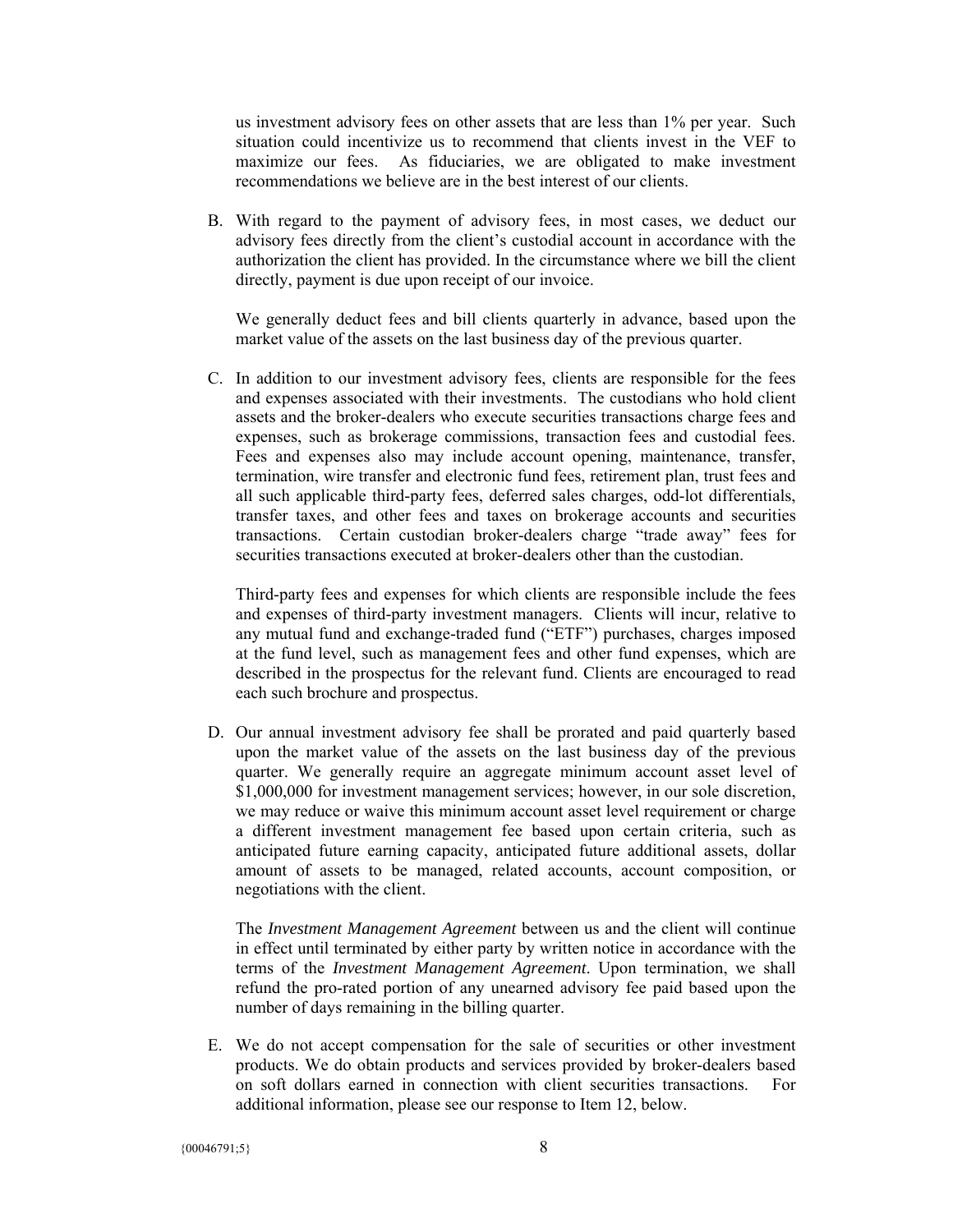#### **Focus Treasury & Credit Solutions:**

We offer clients the option of obtaining certain financial solutions from unaffiliated third-party financial institutions with the assistance of our affiliate, Focus Treasury & Credit Solutions, LLC ("FTCS"). FTCS does not receive any compensation from such third-party institutions for serving our clients. Further information on this conflict of interest is available in Item 10 of this Brochure.

#### **Item 6 Performance-Based Fees and Side-by-Side Management**

We do not accept performance-based fees.

#### **Item 7 Types of Clients**

Our clients generally include individuals, family groups, retirement plans, institutions, trusts, estates and not-for-profit organizations. We generally require a minimum account asset level of \$1,000,000 for investment management services; however, in our sole discretion, we may reduce or waive this minimum account asset level requirement or charge a different investment advisory fee based upon certain criteria, such as anticipated future earning capacity, anticipated future additional assets, dollar amount of assets to be managed, related accounts, account composition, or negotiations with the client. **Please Note**: As result of the foregoing, similarly-situated clients could pay different fees. In addition, similar advisory services may be available from other investment advisers for similar or lower fees.

## **Our Chief Compliance Officer, Jeff Schweon, remains available to address any questions that a client or prospective client may have regarding advisory fees**.

#### **Item 8 Methods of Analysis, Investment Strategies and Risk of Loss**

A. We allocate client investment assets primarily among various individual equity securities (stocks), fixed income securities (bonds and bond funds), mutual funds, ETFs and private investment funds on a discretionary and non-discretionary basis in accordance with the client's designated investment objectives.

Our investment approach generally focuses on long-term growth of client capital through proper asset allocation, growth and value equity management and active fixed-income management. We offer a blend of traditional and alternative investment products that are customized to meet client objectives. Most of our clients are high net worth individuals and related accounts. We review each client's overall circumstances and investment objectives in determining an appropriate investment approach for that client.

Our investment process is composed of four main elements: asset allocation; equity management; fixed income management; and alternative investments. Our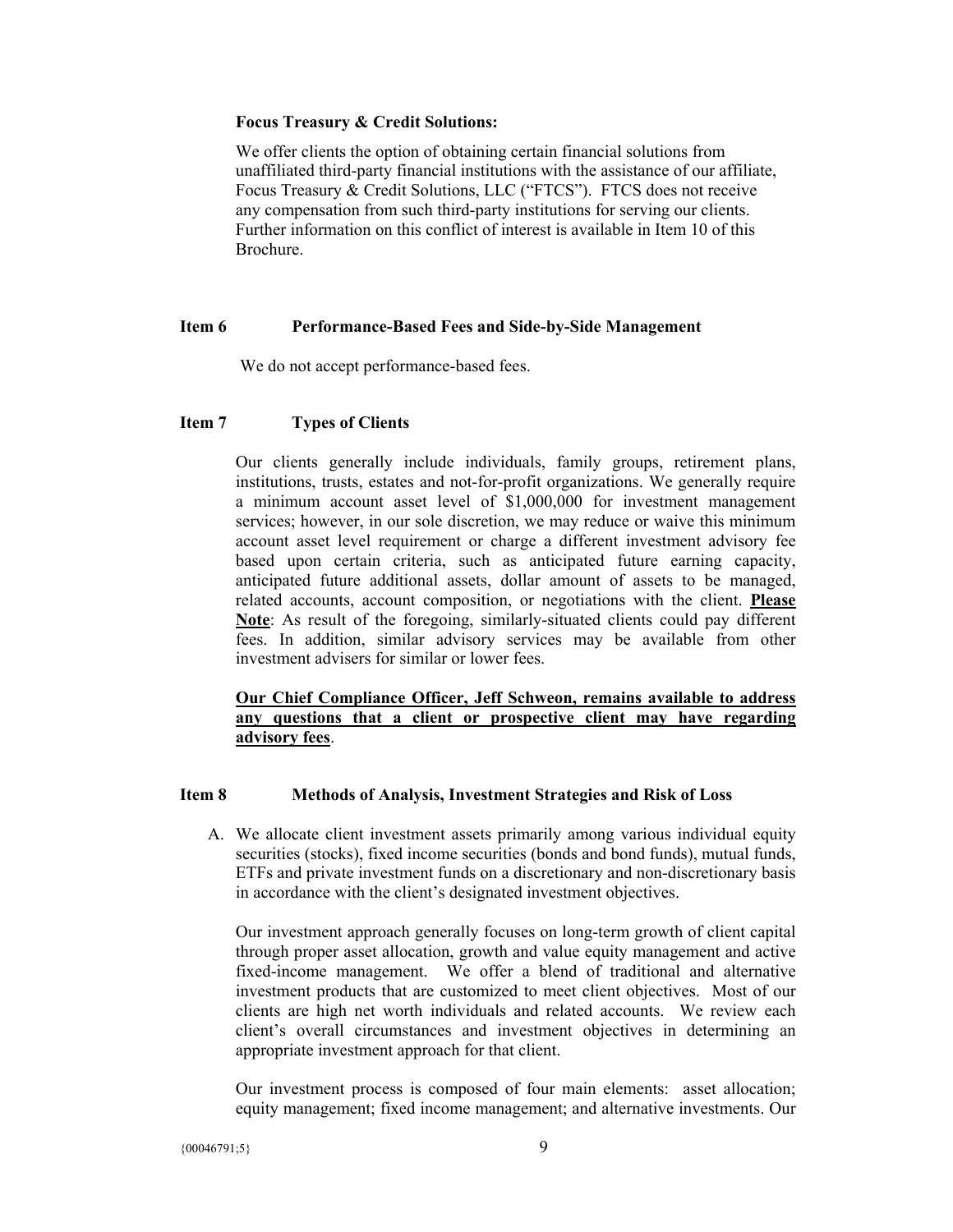equity approach generally focuses on investing in mid-to-large cap businesses (over \$5 billion market cap) with market leadership, superior financial characteristics and strong managements that sell at relatively low price-toearnings (P/E) or cash flow multiples, known as the growth-at-a-reasonable-price (GARP) strategy. We may also utilize ETFs to gain diversification to specific areas, such as international and small cap equities. We customize portfolios in accordance with client objectives, while managing around low-cost holdings and considering tax efficiency.

Our fixed income strategy concentrates on constructing portfolios of high quality, investment grade, intermediate-term bonds. We structure tax efficient portfolios tailored to client preferences and constraints. We capitalize on municipal bond market inefficiencies in an attempt to enhance clients' returns.

For clients who are interested and financially qualified, we sponsor private investment funds that offer our clients access to investments in distressed debt, fixed income arbitrage, long-short equity and multi-strategy hedge funds with a relatively low initial minimum investment.

**Please Note: Investment Risk**. *Investing in securities incurs the risk of loss that clients should be prepared to bear*. It should not be assumed that the future performance of any specific investment or investment strategy we recommend will be profitable or that we will achieve any specific rate of performance.

B. Equity Risk: Investing in equity securities generally involves becoming an owner in the issuer company and participating fully in its economic risks. The value of equity securities generally varies with the performance of the issuer and movements in the equity markets. As a result, clients may suffer losses if they invest in equity instruments of issuers whose performance diverges from the Firm's expectations or if equity markets generally move in a single direction.

Fixed Income Risk: An issuer of bonds has agreed to return the face value of the security to the holder at maturity. Most bonds pay investors a fixed rate of interest income. While bonds are generally considered more conservative than equity investments, they carry risks that include the risk that the issuer will default on payment of principal, the issuer will prepay principal, fluctuation in interest rates, inflation and counterparties' inability to meet contractual obligations.

ETF Risk: An ETF's risks include declines in the value of the securities held by the ETF, adverse developments in the industry or sector that the ETF tracks, capital loss in geographically-focused funds because of unfavorable fluctuation in currency exchange rates, differences in generally accepted accounting principles, economic or political instability, tracking error, which is the difference between the return of the ETF and the return of its benchmark, and trading at a premium or discount, meaning the difference between the ETF's market price and net asset value (NAV). While ETFs may provide diversification, risks can be significantly increased for funds concentrated in a particular sector of the market, or that primarily invest in small cap or speculative companies, use leverage  $(i.e.,$  borrow money), or concentrate in a particular type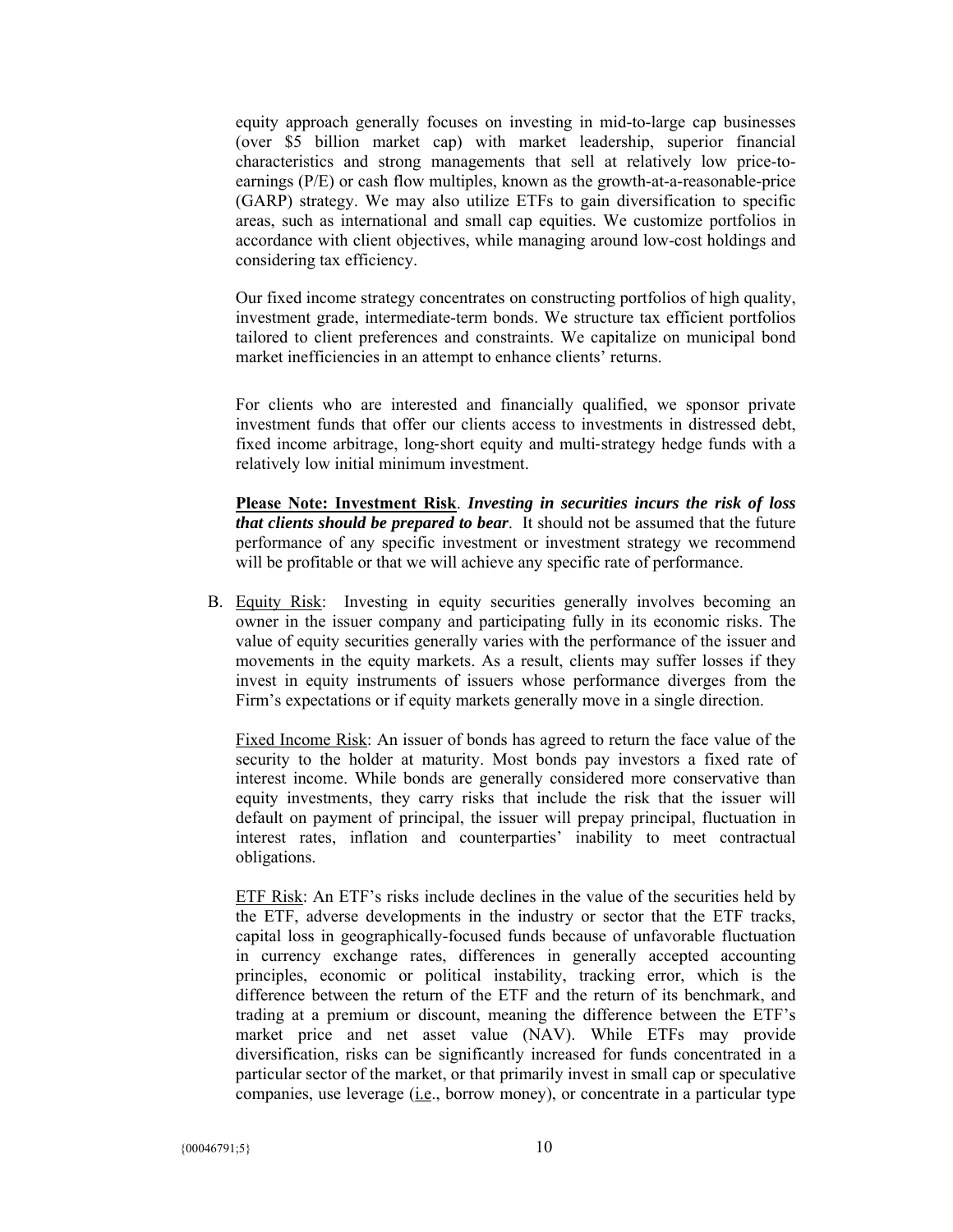of security rather than balancing the fund with different types of securities. ETFs can be bought and sold throughout the day and their price can fluctuate throughout the day. During times of extreme market volatility, ETF pricing may lag versus the actual underlying asset values, and there is no guarantee this relationship will resolve itself. ETFs also are subject to the individual risks described in their prospectus.

Concentration Risk: We generally invest client assets in a portfolio of approximately 25 securities. Although we strive to combine investments with different characteristics so that the risks inherent in any one investment can be balanced by assets that move in different cycles or respond to different market factors, portfolio positions may be of sufficient size that a loss in a single position could comprise a significant loss to the client's portfolio. In addition, diversification is not always successful in reducing correlation among asset classes and does not eliminate the risk of loss.

#### Private Investment Funds:

Private investment funds generally involve various risk factors, including, but not limited to, the potential for complete loss of principal, risks associated with the use of leverage, and liquidity constraints. Unlike other, more liquid, investments that a client may maintain, private investment funds do not provide daily liquidity or pricing.

The Series Funds rely on the skill of the manager of the underlying fund in which they invest. The Firm will conduct due diligence of such managers, but such recommendations rely, to a great extent, on the independent managers' ability to successfully implement its investment strategy. In addition, we do not have the ability to supervise the independent managers on a day-to-day basis.

We urge clients to review carefully the complete discussion of risk factors set forth in the private offering memorandum for the relevant fund that we recommend.

#### Master Limited Partnerships:

Investments in master limited partnerships ("MLP") are generally subject to many of the risks that apply to investments in partnerships, such as limited control and limited voting rights and fewer corporate protections than afforded investors in a corporation. MLPs that concentrate in a particular industry or region are subject to risks associated with such industry or region. Investing in MLPs also involves certain risks related to investing in the underlying assets of the MLPs and risks associated with pooled investment vehicles, such as adverse economic conditions, an increase in the market price of the underlying commodity, higher taxes or other regulatory actions that increase costs, a shift in consumer demand, or conflicts of interest with the general partner. The benefit derived from investment in MLPs is largely dependent on the MLPs being treated as partnerships for federal income tax purposes, so any change to this status would adversely affect its value.

#### Cybersecurity

The computer systems, networks and devices used by Williams Jones and service providers to us and our clients to carry out routine business operations employ a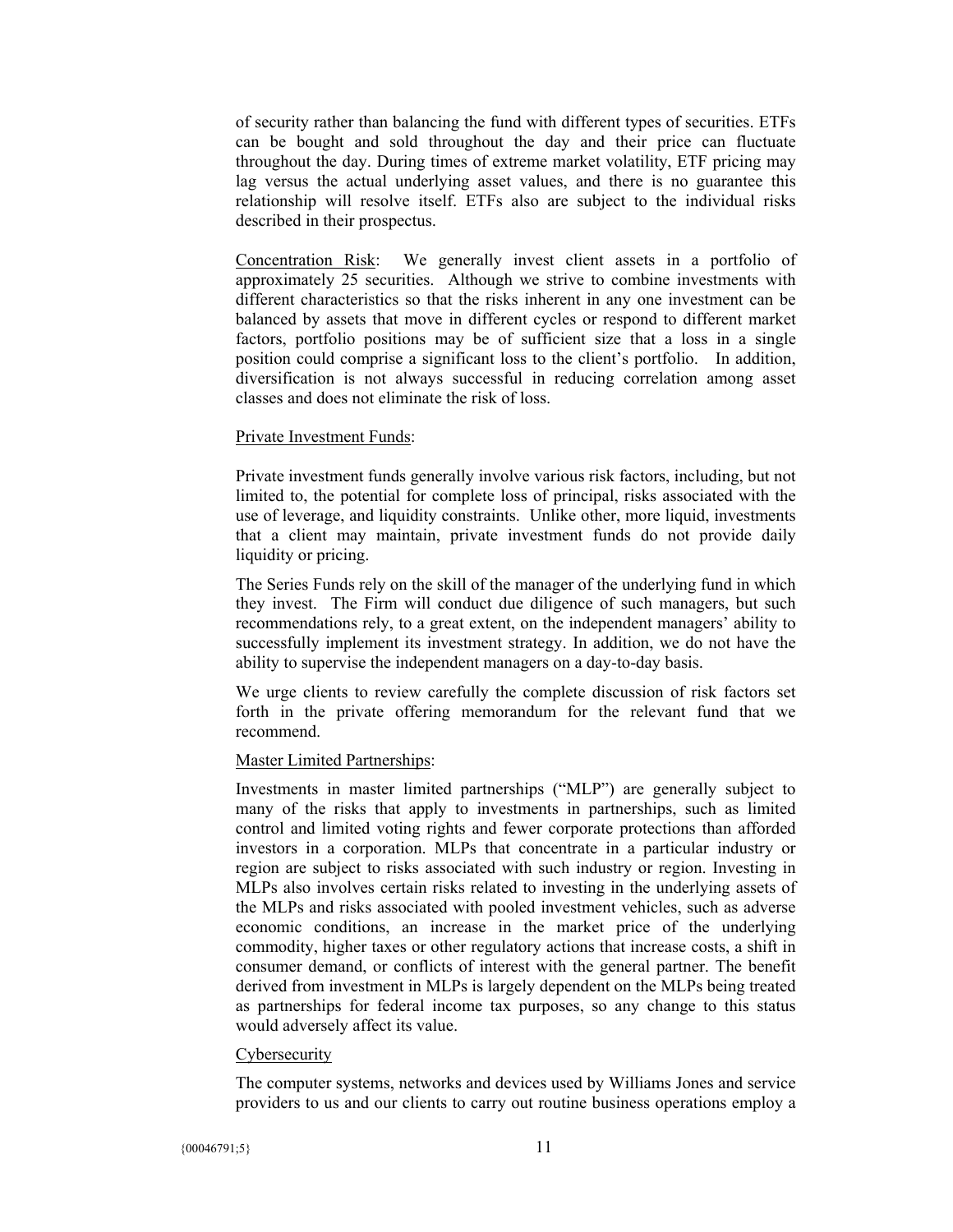variety of protections designed to prevent damage or interruption from computer viruses, network failures, computer and telecommunication failures, infiltration by unauthorized persons and security breaches. Despite the various protections utilized, systems, networks, or devices potentially can be breached. A client could be negatively impacted as a result of a cybersecurity breach.

Cybersecurity breaches can include unauthorized access to systems, networks, or devices, infection from computer viruses or other malicious software code, and attacks that shut down, disable, slow, or otherwise disrupt operations, business processes, or website access or functionality. Cybersecurity breaches may cause disruptions and affect business operations, potentially resulting in financial losses to a client, impediments to trading, the inability by us and other service providers to transact business, violations of applicable privacy and other laws, regulatory fines, penalties, reputational damage, reimbursement or other compensation costs, or additional compliance costs as well as the inadvertent release of confidential information.

Similar adverse consequences could result from cybersecurity breaches affecting issuers of securities in which a client invests, governmental and other regulatory authorities, exchange and other financial market operators, banks, brokers, dealers, and other financial institutions, and other parties. In addition, substantial costs may be incurred by these entities to prevent any cybersecurity breaches in the future.

#### COVID Risk Disclosure:

The transmission of COVID and efforts to contain its spread have resulted in border closings and other travel restrictions and disruptions, market volatility, disruptions to business operations, supply chains and customer activity and quarantines. With widespread availability of vaccines, the U.S. Centers for Disease Control and Prevention has revised its guidance, travel restrictions have started to lift, and businesses have reopened. However, the COVID pandemic continues to evolve and the extent to which our investment strategies will be impacted will depend on various factors beyond our control, including the extent and duration of the impact on economies around the world and on the global securities and commodities markets. Volatility in the U.S. and global financial markets caused by the COVID pandemic may continue and could impact our firm's investment strategies.

Although currently there has been no significant impact, the COVID outbreak, and future pandemics, could negatively affect vendors on which our firm and clients rely and could disrupt the ability of such vendors to perform essential tasks.

# **Item 9 Disciplinary Information**

We have not been the subject of any disciplinary actions.

# **Item 10 Other Financial Industry Activities and Affiliations**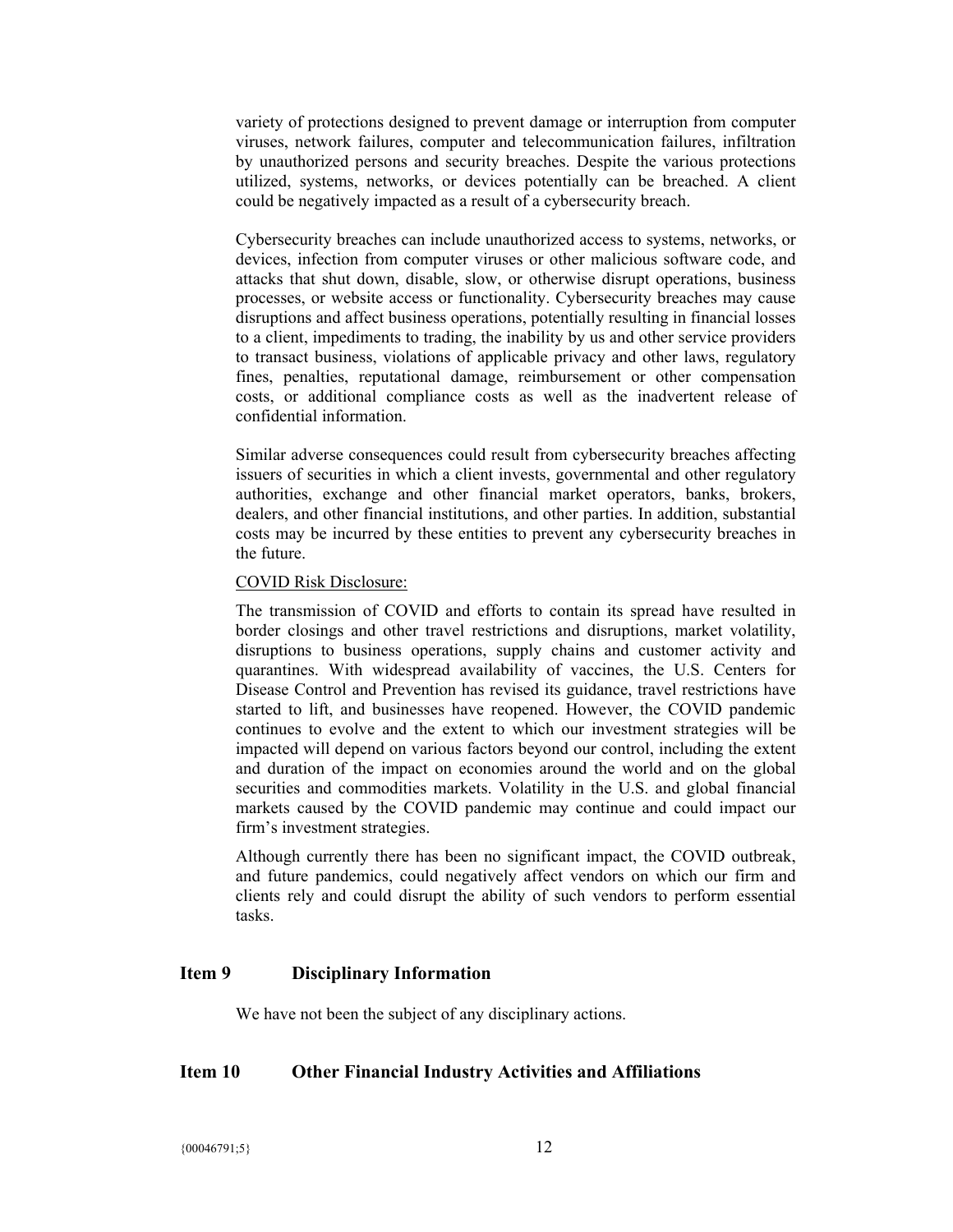- A. We are not registered, nor do we have an application pending to register, as a broker-dealer or a registered representative of a broker-dealer.
- B. We are not registered, nor do we have an application pending to register, as a futures commission merchant, commodity pool operator, a commodity trading advisor, or a representative of the foregoing.
- C. In addition to the information discussed in Item 8.C above, as noted above in response to Item 4, Williams Jones is part of the Focus Financial Partners, LLC ("Focus LLC") partnership.

#### Focus Treasury & Credit Solutions

We offer clients the option of obtaining certain financial solutions from unaffiliated third-party financial institutions with the assistance of our affiliate, Focus Treasury & Credit Solutions, LLC ("FTCS"), a wholly owned subsidiary of our parent company, Focus Financial Partners, LLC. These third-party financial institutions are banks and non-banks (the "Network Institutions") that offer credit and cash management solutions to our clients. Certain other unaffiliated third parties provide administrative and settlement services to facilitate FTCS's cash management solutions. FTCS acts as an intermediary to facilitate our clients' access to these credit and cash management solutions.

Neither we nor FTCS receives any compensation from the Network Institutions or any other third parties for providing credit or cash management solutions to our clients. For services provided by FTCS to clients of other Focus firms, FTCS receives a portion of the revenue earned by the Network Institutions, and such compensation to FTCS is also revenue for our common parent company, Focus Financial Partners, LLC. However, this compensation to FTCS does not come from credit or cash management solutions provided to any of our clients. The volume generated by our clients' transactions does benefit FTCS and Focus in attracting, retaining, and negotiating with Network Institutions. We mitigate this conflict by: (1) fully and fairly disclosing the material facts concerning the above arrangements to our clients, including in this Brochure; and (2) offering FTCS solutions to clients on a strictly nondiscretionary and fully disclosed basis, and not as part of any discretionary investment services. Additionally, we note that clients who use FTCS's services will receive product-specific disclosure from the Network Institutions and other unaffiliated third-party intermediaries that provide services to our clients.

We have an additional conflict of interest when we recommend FTCS to provide credit solutions to our clients because our interest in continuing to receive investment advisory fees from client accounts gives us a financial incentive to recommend that clients borrow money rather than liquidating some or all of the assets we manage.

Credit Solutions from FTCS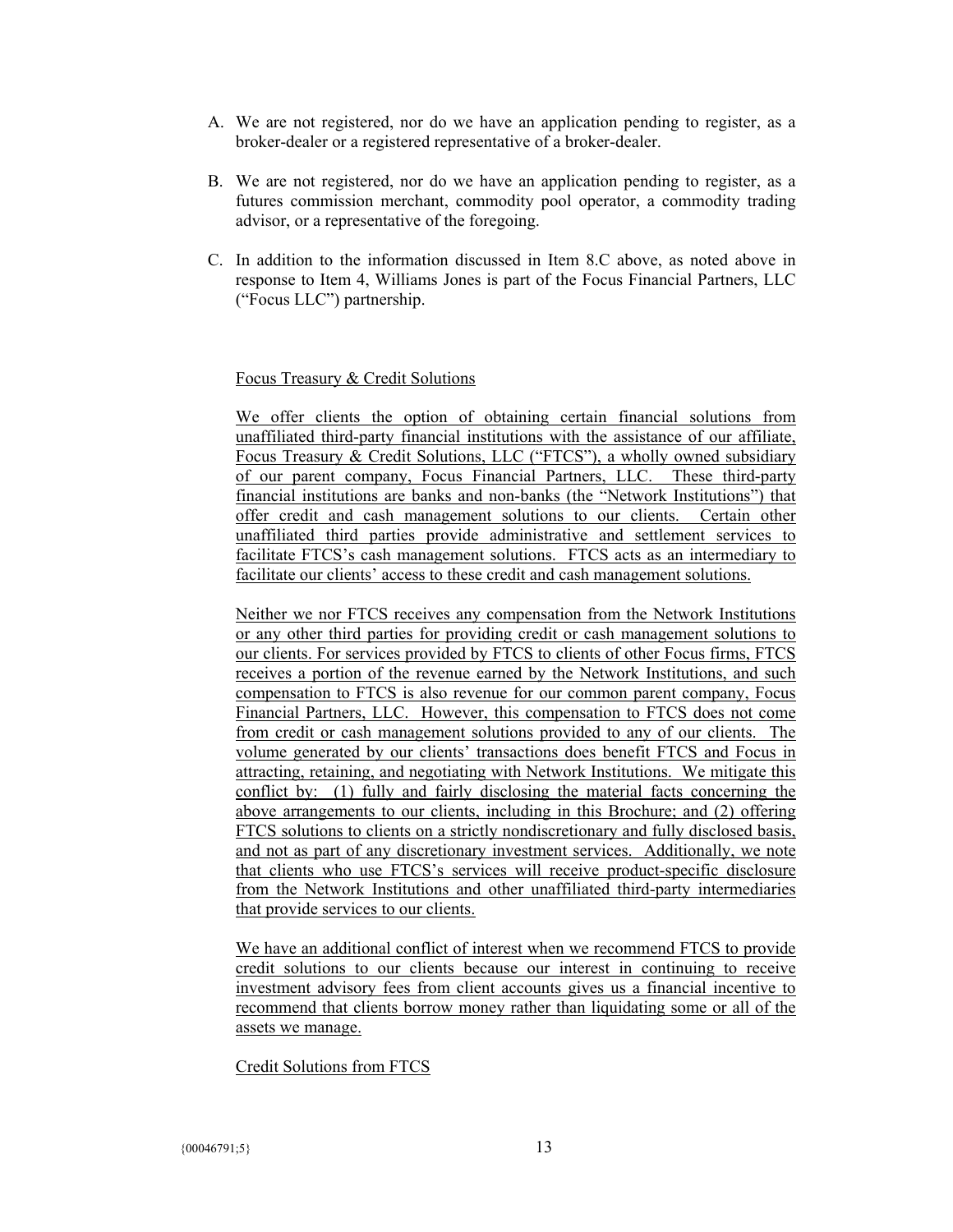For FTCS credit solutions, the interest rate of the loan is ultimately determined by the lender, although in some circumstances FTCS may have the ability to influence the lender to lower the interest rate of the loan. The final rate may be higher or lower than the prevailing market rate. We can offer no assurances that the rates offered to you by the lender are the lowest possible rates available in the marketplace.

Clients retain the right to pledge assets in accounts generally, subject to any restrictions imposed by clients' custodians. While the FTCS program facilitates secured loans through Network Institutions, clients are free instead to work directly with institutions outside the FTCS program. Because of the limited number of participating Network Institutions, clients may be limited in their ability to obtain as favorable loan terms as if the client were to work directly with other banks to negotiate loan terms or obtain other financial arrangements.

Clients should also understand that pledging assets in an account to secure a loan involves additional risk and restrictions. A Network Institution has the authority to liquidate all or part of the pledged securities at any time, without prior notice to clients and without their consent, to maintain required collateral levels. The Network Institution also has the right to call client loans and require repayment within a short period of time; if the client cannot repay the loan within the specified time period, the Network Institution will have the right to force the sale of pledged assets to repay those loans. Selling assets to maintain collateral levels or calling loans may result in asset sales and realized losses in a declining market, leading to the permanent loss of capital. These sales also may have adverse tax consequences. Interest payments and any other loan-related fees are borne by clients and are in addition to the advisory fees that clients pay us for managing assets, including assets that are pledged as collateral. The returns on pledged assets may be less than the account fees and interest paid by the account. Clients should consider carefully and skeptically any recommendation to pursue a more aggressive investment strategy in order to support the cost of borrowing, particularly the risks and costs of any such strategy. More generally, before borrowing funds, a client should carefully review the loan agreement, loan application, and other forms and determine that the loan is consistent with the client's long-term financial goals and presents risks consistent with the client's financial circumstances and risk tolerance.

#### Cash Management Solutions from FTCS

For FTCS cash management solutions, as stated above, certain third-party intermediaries provide administrative and settlement services in connection with the program. Those intermediaries each charge a fixed basis point fee on total deposits in the program. Before any interest is paid into client accounts, the Network Institutions and certain unaffiliated third-party service providers take their fees out, and the net interest is then credited to clients' accounts. Engaging FTCS, the Network Institutions, and these other intermediaries to provide cash management solutions does not alter the manner in which we treat cash for billing purposes.

Clients should understand that in rare circumstances, depending on interest rates and other economic and market factors, the yields on cash management solutions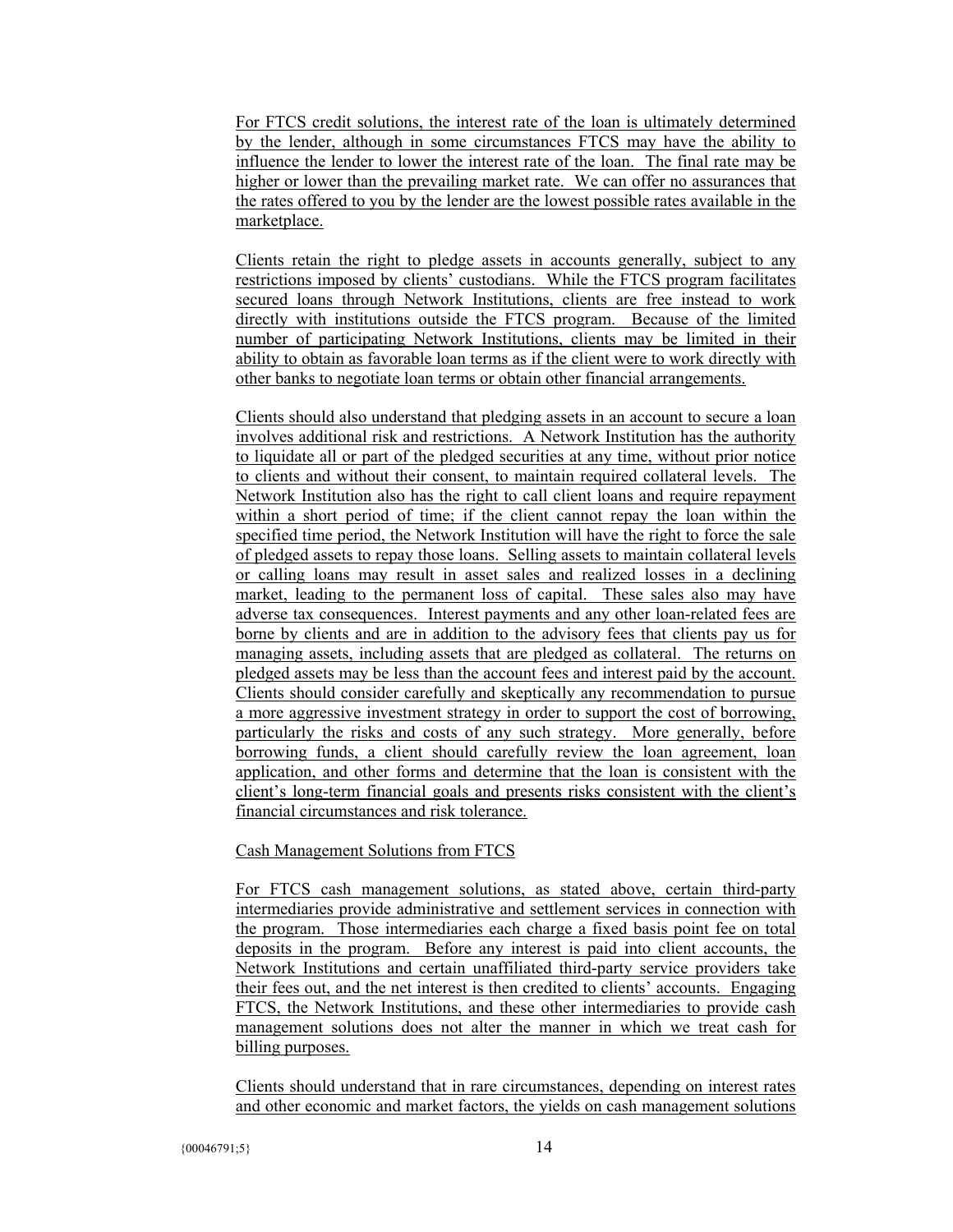could be lower than the aggregate fees and expenses charged by the Network Institutions, the intermediaries referenced above, and us. Consequently, in these rare circumstances, a client could experience a negative overall investment return with respect to those cash investments. Nonetheless, it might still be reasonable for a client to participate in the FTCS cash management program if the client prefers to hold cash at the Network Institutions rather than at other financial institutions (e.g., to take advantage of FDIC insurance).

D. We do not receive compensation from any third-party investment advisors.

# **Item 11 Code of Ethics, Participation or Interest in Client Transactions and Personal Trading**

- A. In accordance with the requirements of Rule 204A-1 of the Investment Advisers Act of 1940, we have adopted a Code of Ethics requiring our firm and its employees to operate at the highest level of ethical standards, in keeping with their fiduciary duties and compliance with all applicable laws, and to address certain potential conflicts of interest. Personal securities transactions of supervised persons present potential conflicts of interest with the price obtained in client securities transactions or the investment opportunity available to clients. The Code addresses these potential conflicts by requiring, with certain exceptions, supervised persons to report their personal securities holdings and transactions for review by our Chief Compliance Officer. A copy of our Code of Ethics is available to any client or prospect upon request.
- **B.** As disclosed above, we recommend that certain clients invest a portion of their assets in private investment funds that we sponsor or manage. This is a potential conflict of interest; however, clients pay us only a single layer of fees, either at the advisory client level or at the fund level, when making such investments. In addition, as a fiduciary, we are obligated to make recommendations we believe to be in the best interest of our clients.

#### **Our Chief Compliance Officer, Jeff Schweon, is available to address any questions regarding this potential conflict of interest**.

- C. We permit our employees to invest in the same securities as clients. This practice may create a situation where our employees are in a position to benefit materially from the sale or purchase of those securities. We address this potential conflict of interest by generally requiring our employees to place personal securities transactions through our firm's head trader. Our firm's head trader seeks to place employee securities transactions in a manner that will not disadvantage our firm's advisory clients. In addition, our Code of Ethics requires employees to report their personal securities transactions.
- D. Please see our response to Item C., above.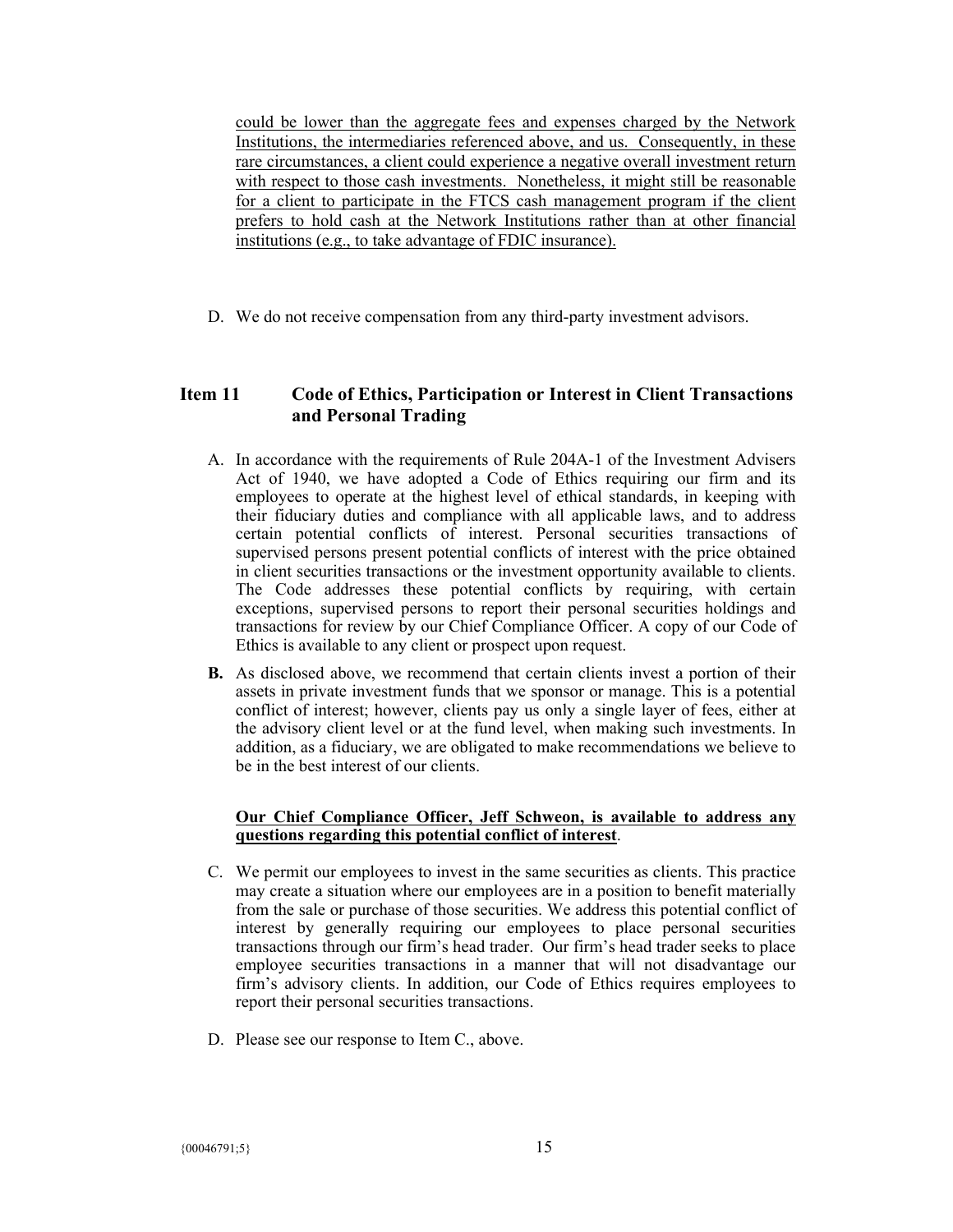#### **Item 12 Brokerage Practices**

A. For us to provide portfolio management services to clients, clients must first engage a qualified custodian to hold their assets and give us discretionary or nondiscretionary authority to trade their assets. In the event that a client asks us for a recommendation, we typically recommend the services of *Charles Schwab*, *Fiduciary Trust*, *State Street*, *Morgan Stanley*, or *BNY Mellon Pershing*.

Factors that we consider in recommending the above-referenced entities (or in evaluating any other broker-dealer or custodian to clients) include their historical relationship with us, financial strength, reputation, execution capabilities, pricing, efficiency, technology, research and service.

A client may pay a commission that is higher than another qualified brokerdealer might charge to effect the same transaction where we determine, in good faith, that the commission or transaction fee is reasonable. In evaluating broker execution, the determinative factor is not the lowest possible cost, but whether the transaction represents the best qualitative execution, taking into consideration the full range of a broker-dealer's services, including the value of research provided, execution capability, efficiency, technological capabilities, commission rates and responsiveness. Accordingly, although we will seek competitive rates, it may not necessarily obtain the lowest possible commission rates for client account transactions.

1. Research and Additional Benefits; Soft Dollars. We have arrangements with certain broker-dealers (for example, *Cowen, Instinet, Citibank, Sanford Bernstein, Morgan Stanley, or ISI Securities*) under which we execute securities transactions through the broker-dealers, and in exchange the broker-dealers provide us with research products or services. These arrangements are generally referred to as "soft dollar" arrangements. Soft dollars are a benefit to us because we do not have to pay for the research services we receive through soft dollars. They present a potential conflict of interest because they incentivize us to select brokers who provide us with research rather than those who provide best execution to clients.

Section 28(e) of the Securities Exchange Act of 1934 provides a safe harbor to money managers who pay more than the lowest possible commission for the execution of securities transactions to broker-dealers who provide research or brokerage services that provide lawful and appropriate assistance to the money manager in meeting its investment decision making responsibilities. In seeking best execution, the determinative factor is not the lowest possible cost, but whether the transaction represents the best qualitative execution, taking into consideration the full range of brokerdealer services, including the value of research provided, execution capability, commission rates and responsiveness. Accordingly, although we will seek competitive rates, we will not necessarily pay the lowest possible rates for client account transactions.

The research we are provided through soft dollar arrangements may include, but is not limited to, analyses pertaining to specific securities, companies or sectors, market, financial and economic studies and forecasts, financial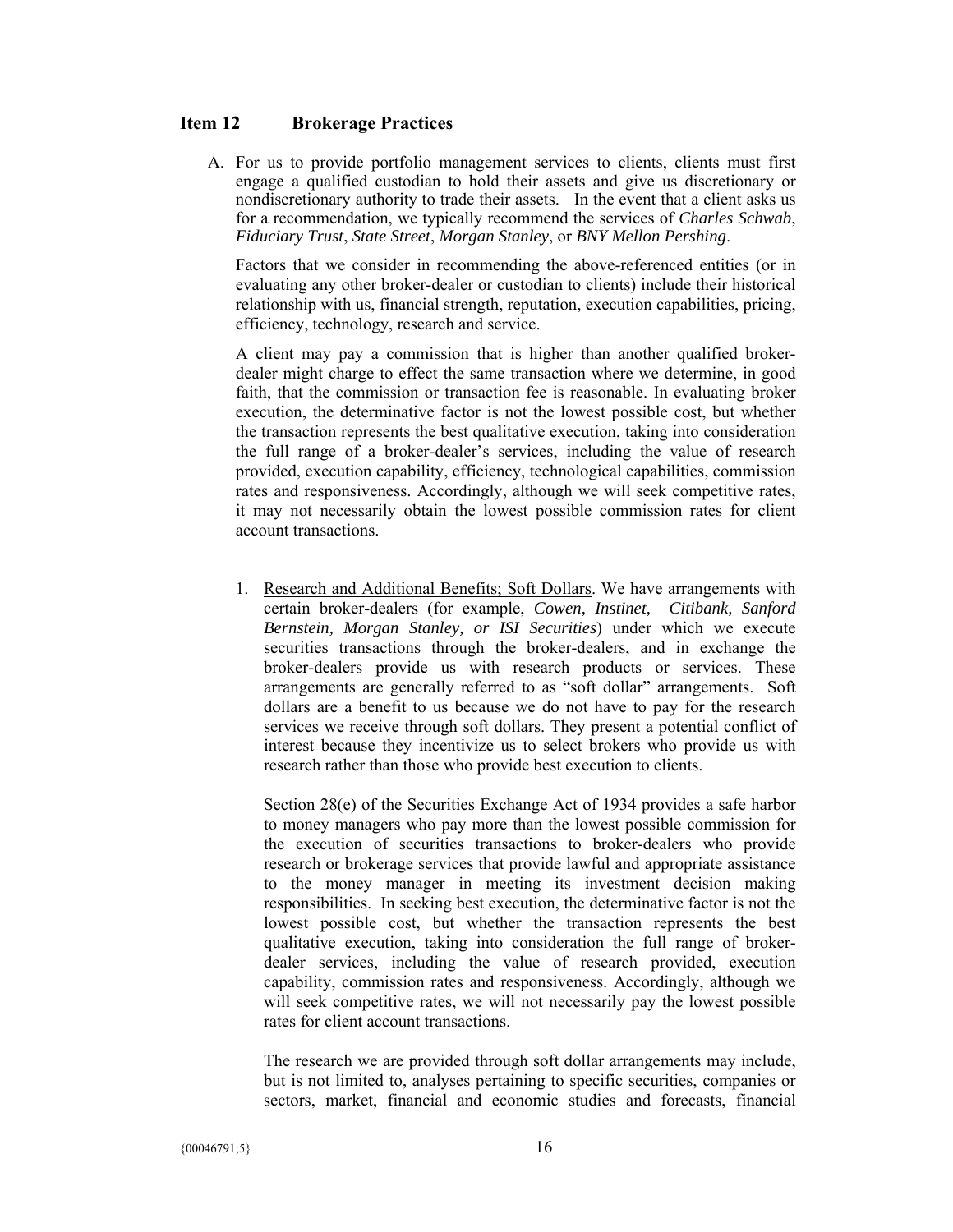publications, portfolio management systems, and statistical and pricing services. Although the investment research products or services that may be obtained through soft dollars will generally be used to service all of our clients, a brokerage commission paid by a specific client may be used to pay for research that is not used in managing that specific client's account.

*Schwab* may also from time to time provide us with other services intended to help us manage and further develop our business enterprise, including assistance in the following areas: consulting; publications and presentations; information technology; business succession; and marketing. In addition, *Schwab* may make available or arrange or pay for these types of services provided by independent third parties, including regulatory compliance.

Broker-dealers custodians that we recommend to clients, and with whom we have an institutional relationship, provide us and similarly situated investment advisers, without cost or at a discount, support services or products, certain of which assist us to better monitor and service client accounts maintained at such institutions. Included within the support services that can be obtained by us may be investment-related research, pricing information and market data, software and other technology that provide access to client account data, compliance or practice managementrelated publications, discounted or gratis consulting services, discounted or gratis attendance at conferences, meetings, and other educational or social events, marketing support, computer hardware and software and other products used by us in furtherance of our investment advisory business operations.

Certain of the above support services or products assist us in managing and administering client accounts. Others may not directly provide such assistance, but rather assist us in managing and further developing its business enterprise. There is no corresponding commitment made by us to these entities or any other entity to invest any specific amount or percentage of client assets in any specific mutual funds, securities, or other investment products as result of the above arrangement.

# **Our Chief Compliance Officer, Jeff Schweon, is available to address any questions that a client or prospective client may have regarding the above arrangement and any corresponding perceived conflict of interest that such arrangement may create.**

- 2. Please see our response to Item 14.B below.
- 3. Most of our clients custody their assets with broker-dealer custodians that we recommend and with whom we have an institutional relationship. From time to time, a new client comes to us who already has accounts with a brokerdealer and desires that all transactions be effected through that broker-dealer. In such client-directed arrangements, the client will negotiate terms and arrangements for their account with that broker-dealer, and we will not seek better execution services or prices from other broker-dealers or be able to "batch" the client's transactions for execution through other broker-dealers with orders for other accounts managed by us. As a result, clients may pay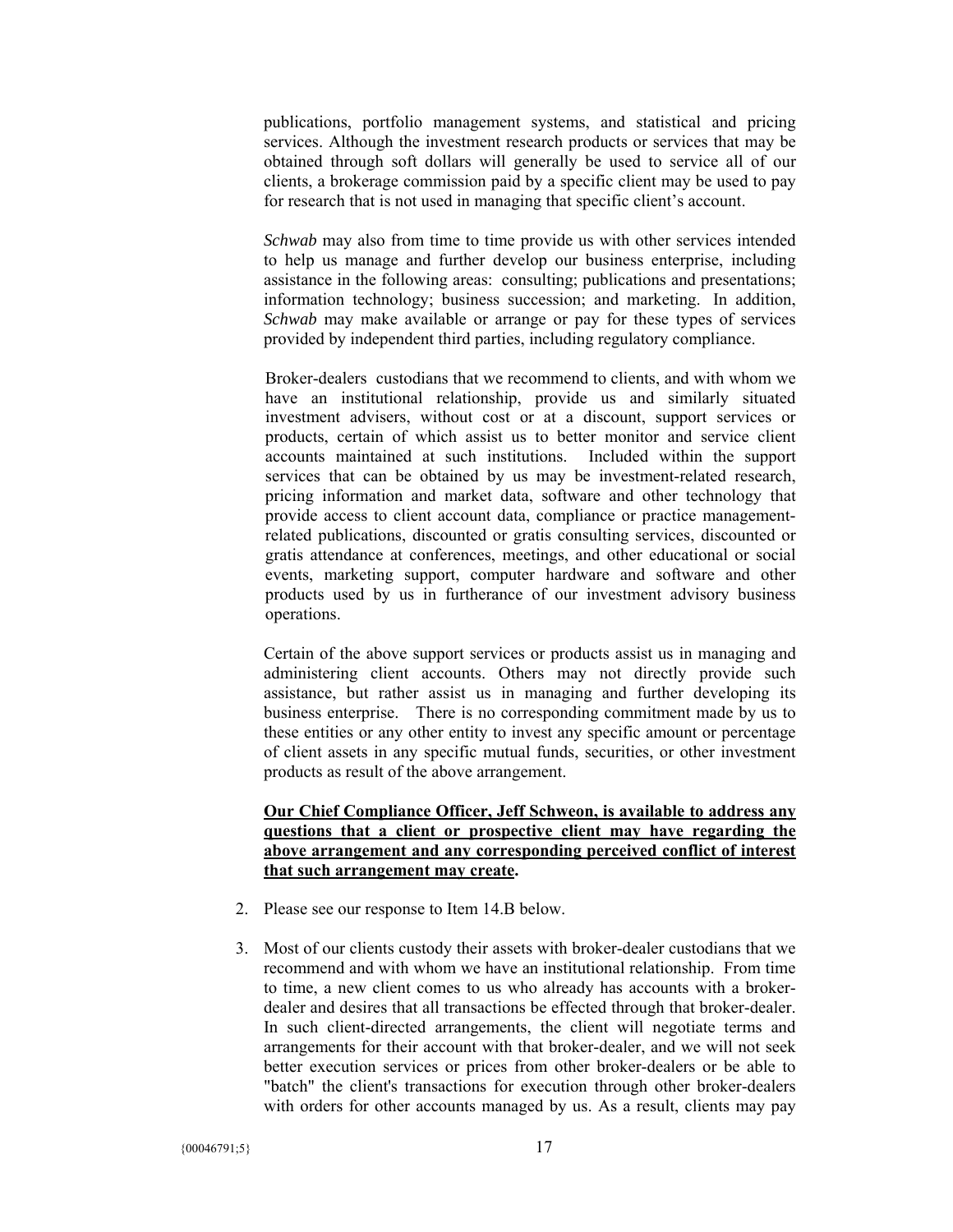higher commissions or other transaction costs or greater spreads, or receive less favorable net prices, on transactions for the account than would otherwise be the case.

In the event that the client directs us to effect securities transactions for the client's accounts through a specific broker-dealer, the client correspondingly acknowledges that such direction may cause the accounts to incur higher commissions or transaction costs than the accounts would otherwise incur had the client determined to effect account transactions through alternative clearing arrangements that may be available through us. Higher transaction costs adversely impact account performance.

B. When we believe it to be advantageous for clients, we may (but are not obligated to) combine or "bunch" orders to obtain best execution, to negotiate more favorable commission rates or to allocate equitably among our clients differences in prices and commissions or other transaction costs that might have been obtained had such orders been placed independently. Under this procedure, transactions will be averaged as to price and will be allocated among clients in proportion to the purchase and sale orders placed for each client account on any given day or time period, as appropriate. We will not receive any additional compensation or remuneration as a result of such aggregation.

Cross trades: We recommend cross trades of fixed income securities for certain client accounts where we recommend that one client sell a security and another client purchase that same security. Cross trades present a conflict of interest in that the selling and purchasing clients are taking opposing positions and have opposing interests in the execution price to be obtained. We seek to mitigate this conflict of interest by disclosing it to you, documenting the reasons for the trades and seeking best execution by soliciting bids in a competitive bidding process.

# **Item 13 Review of Accounts**

- A. Account reviews are conducted on a periodic basis. Portfolio managers are responsible for reviewing the portfolio(s) of each of their clients. All clients are advised that it remains their responsibility to advise us of any changes in their investment objectives or financial situation. All clients (in person or via telephone or e-mail) are encouraged to review financial planning issues (to the extent applicable), investment objectives and account performance with us on an annual basis.
- B. We may conduct account reviews on other than a periodic basis upon the occurrence of a triggering event, such as a change in client investment objectives or financial situation, market corrections, or client request.
- C. Clients are provided, at least quarterly, with written transaction confirmation notices and regular written summary account statements directly from the brokerdealer, custodian, or program sponsor for the client accounts. We may also provide written periodic reports summarizing account activity and performance.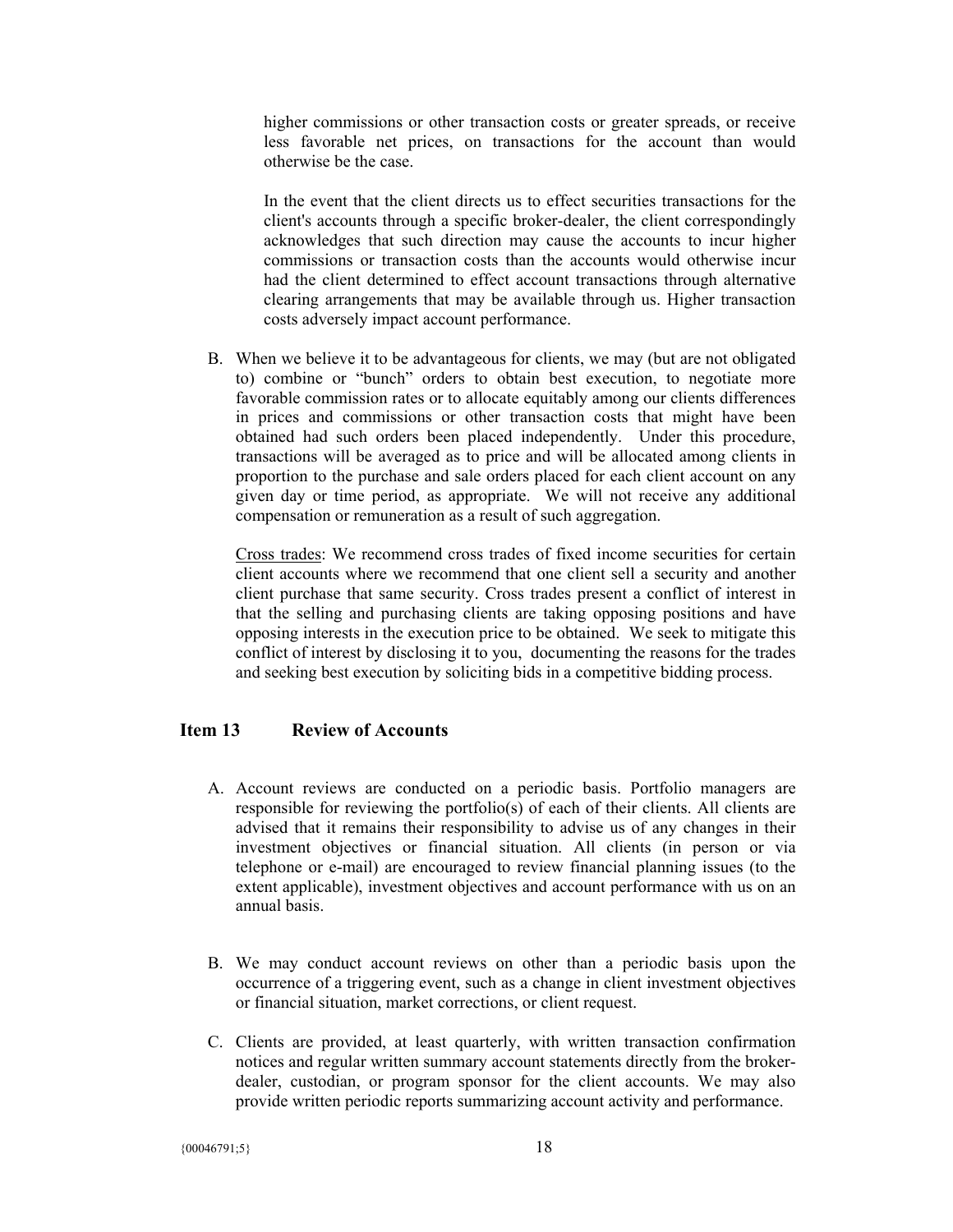#### **Item 14 Client Referrals and Other Compensation**

A. As described in Item 12.A.1 above, we receive support services and other economic benefits from broker-dealers. There is no corresponding commitment made by us to any broker-dealer to invest any specific amount or percentage of client assets in any specific mutual funds, securities, or other investment products as result of the above arrangement.

We have arrangements in place with certain third-party solicitors whereby we compensate them for referring clients to us. The compensation we pay solicitors creates an incentive for the solicitor to refer clients to us. The Advisers Act addresses this conflict of interest by requiring disclosures related to the referral, including a description of the material terms of the compensation arrangement with the solicitor.

We pay third-party solicitors a percentage of the advisory fees we receive from referred clients. We require third party solicitors who introduce potential clients to us to provide the potential client, at the time of the solicitation, with a copy of this disclosure brochure and a copy of a disclosure statement which explains that the solicitor will be compensated for the referral and contains the terms and conditions of the solicitation arrangement, including the percentage of the advisory fees or other compensation the solicitor is to receive.

Schwab Advisor Network®. We receive client referrals from Schwab through our participation in Schwab Advisor Network® ("the Service"). The Service is designed to help investors find an independent investment advisor. Schwab is a broker-dealer independent of and unaffiliated with us. Schwab does not supervise us and has no responsibility for our management of clients' portfolios or our other advice or services. We pay Schwab fees to receive client referrals through the Service. Our participation in the Service may raise potential conflicts of interest described below.

We pay Schwab a participation fee (the "Participation Fee") on all referred clients' accounts that are maintained in custody at Schwab and a Non-Schwab Custody Fee on all accounts that are maintained at, or transferred to, another custodian. The Participation Fee paid by us is a percentage of the fees the client owes to us or a percentage of the value of the assets in the client's account, subject to a minimum Participation Fee. We pay Schwab the Participation Fee for so long as the referred client's account remains in custody at Schwab. The Participation Fee is billed to us quarterly and may be increased, decreased, or waived by Schwab from time to time. The Participation Fee is paid by us and not by the client**. We have agreed not to charge clients referred through the Service fees or costs greater than the fees or costs we charge clients with similar portfolios who were not referred through the Service.**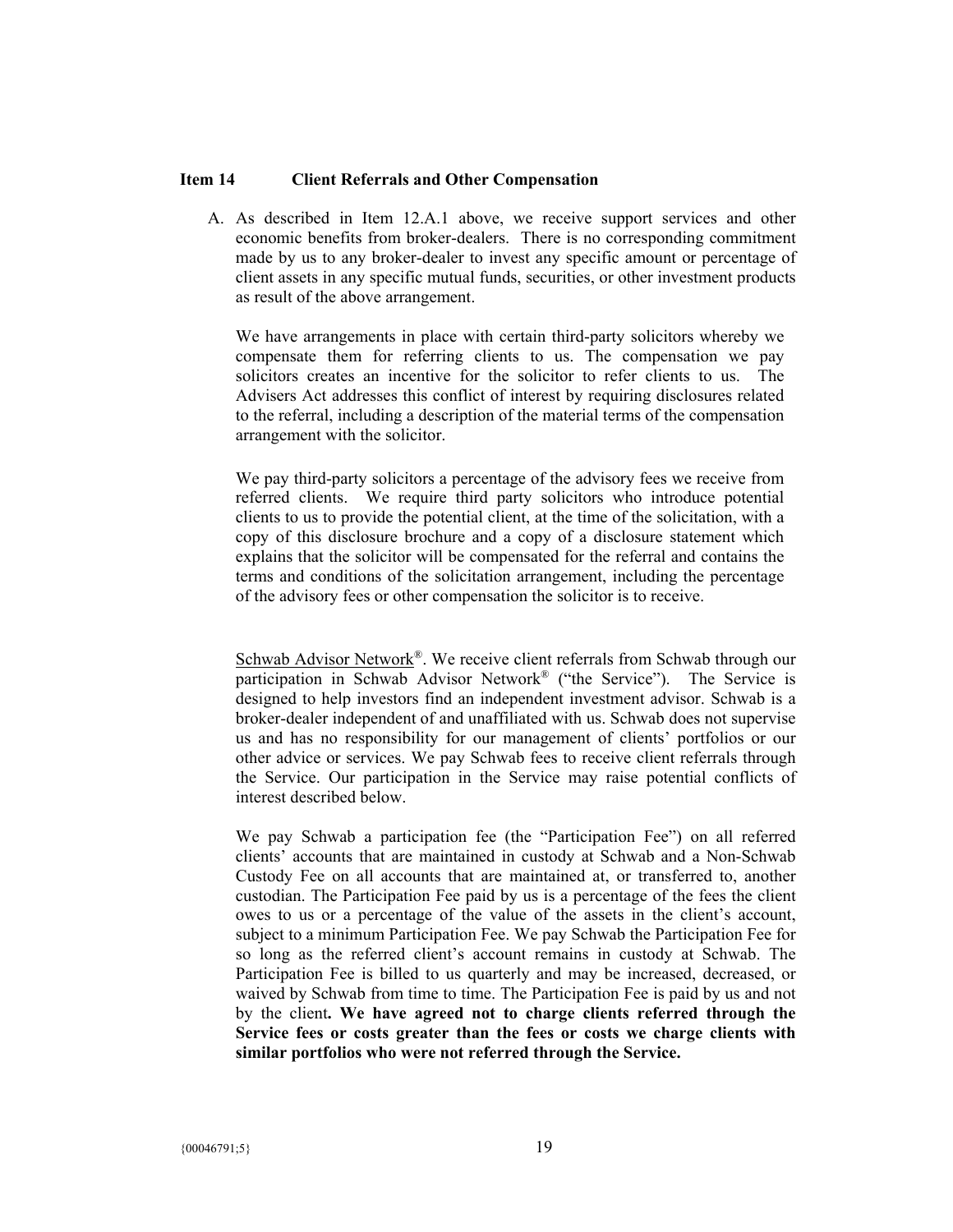We generally pay Schwab a Non-Schwab Custody Fee if custody of a referred client's account is not maintained by, or assets in the account are transferred from, Schwab. This Fee does not apply if the client was solely responsible for the decision not to maintain custody at Schwab. The Non-Schwab Custody Fee is a one-time payment equal to a percentage of the assets placed with a custodian other than Schwab. The Non-Schwab Custody Fee is higher than the Participation Fees Advisor generally would pay in a single year. Thus, we will have an incentive to recommend that client accounts be held in custody at Schwab.

The Participation and Non-Schwab Custody Fees will be based on assets in accounts of our clients who were referred by Schwab and those referred clients' family members living in the same household. Thus, we will have incentives to encourage household members of clients referred through the Service to maintain custody of their accounts and execute transactions at Schwab and to instruct Schwab to debit our fees directly from the accounts.

For accounts of our clients maintained in custody at Schwab, Schwab will not charge the client separately for custody but will receive compensation from our clients in the form of commissions or other transaction-related compensation on securities trades executed through Schwab. Schwab also will receive a fee (generally lower than the applicable commission on trades it executes) for clearance and settlement of trades executed through broker-dealers other than Schwab. Schwab's fees for trades executed at other broker-dealers are in addition to the other broker-dealer's fees. Thus, we may have an incentive to cause trades to be executed through Schwab rather than another broker-dealer. We nevertheless acknowledge our duty to seek best execution of trades for client accounts. Trades for client accounts held in custody at Schwab may be executed through a different broker-dealer than trades for our other clients. Thus, trades for accounts custodied at Schwab may be executed at different times and different prices than trades for other accounts that are executed at other brokerdealers.

Williams Jones's parent company is Focus Financial Partners, LLC ("Focus LLC"). From time to time, Focus LLC holds partnership meetings and other industry and best-practices conferences, which typically include Williams Jones, other Focus Partners and external attendees. These meetings are first and foremost intended to provide training or education to personnel of Focus Partners, including Williams Jones; however, the meetings do provide sponsorship opportunities for asset managers, asset custodians, vendors and other third-party service providers. Sponsorship fees allow these companies to advertise their products and services to Focus Partners, including Williams Jones. Although the participation of Focus Partners' personnel in these meetings is not preconditioned on the achievement of a sales target for any conference sponsor, this practice could nonetheless be deemed a conflict as the marketing and education activities conducted, and the access granted, at such meetings and conferences could cause Williams Jones to focus on those conference sponsors in the course of its duties. Focus LLC attempts to mitigate any such conflict by allocating the sponsorship fees only to defraying the cost of the meeting or future meetings and not as revenue for itself or any affiliate, including Williams Jones.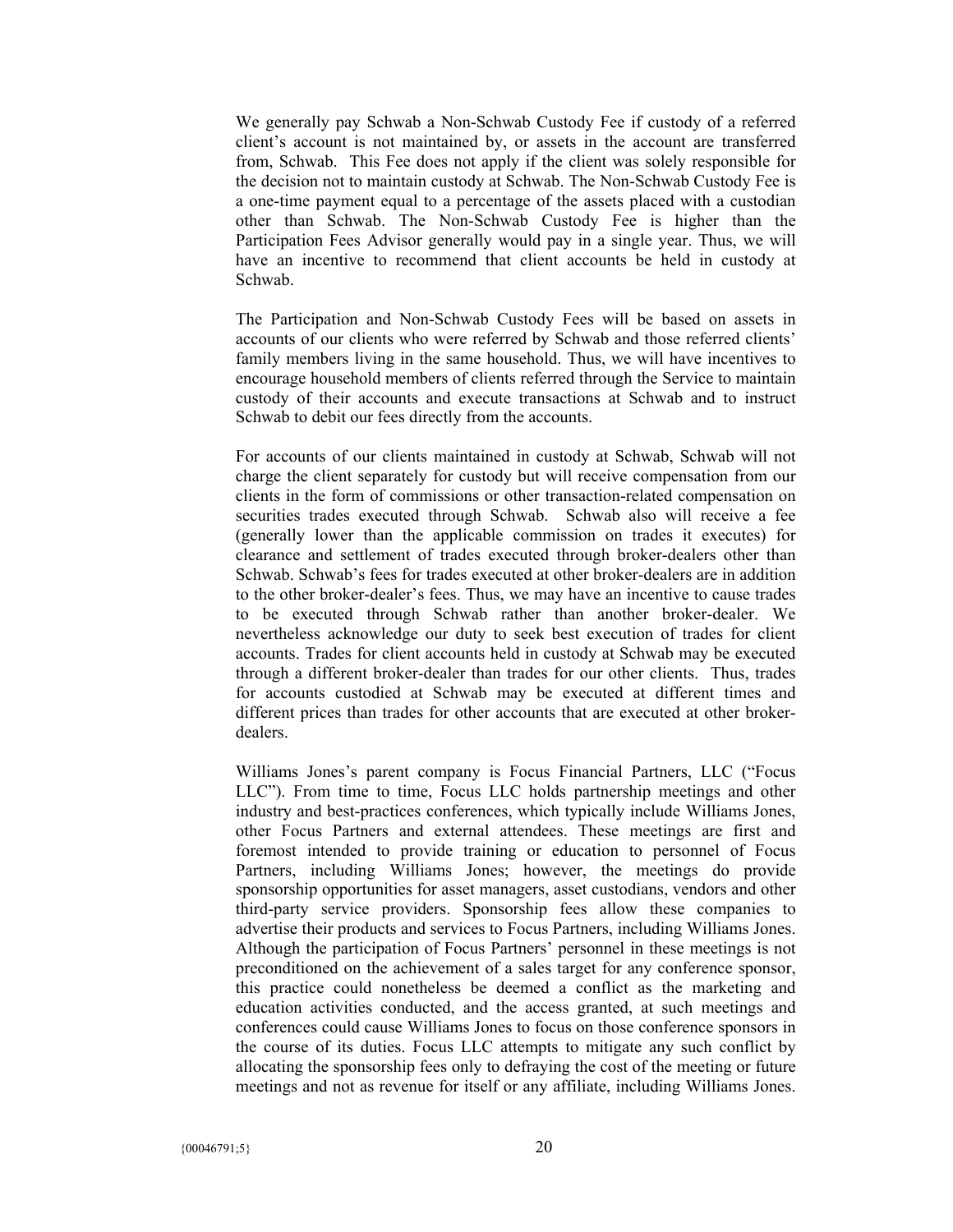Conference sponsorship fees are not dependent on assets placed with any specific provider or revenue generated by such asset placement

The following entities have provided conference sponsorship to Focus from January 1, 2021 to March 1, 2022:

Charles Schwab & Co., Inc.

You can access a more recently updated list of recent conference sponsors on Focus' website through the following link:

> *https://focusfinancialpartners.com/conferencesponsors/*

# **Item 15 Custody**

We generally direct the client's custodian to debit our advisory fee from client accounts on a quarterly basis. Clients are provided, at least quarterly, with written transaction confirmation notices and regular written summary account statements directly from the custodian for the client accounts. We also provide written periodic reports summarizing account activity and performance.

To the extent that we provide clients with periodic account statements or reports, the client is urged to compare any statement or report we provide with the account statements received from the account custodian and to report any suspected errors to us and to the account custodian. The account custodian does not verify the accuracy of our advisory fee calculation.

We are deemed to have legal custody over the private investment funds we sponsor or manage. We obtain a financial statement audit for such funds, or if the fund is not capable of being audited, we will include such fund(s) in our annual surprise audit examinations discussed below.

Our portfolio managers serve as trustee for certain accounts of advisory clients and are deemed to have legal custody over such accounts. In addition, our accounts generally are subject to standing instructions at the client's account custodian that authorize us to effect transfers from the account without requiring the client's signature to authorize the transaction. We have engaged a certified public accountant to perform annual surprise examinations of said trust accounts on or prior to December 31 of each calendar year.

# **Item 16 Investment Discretion**

The client can determine to engage us to provide investment advisory services on a discretionary basis. Prior to our assuming discretionary authority over a client's account, client shall be required to execute an *Investment Management*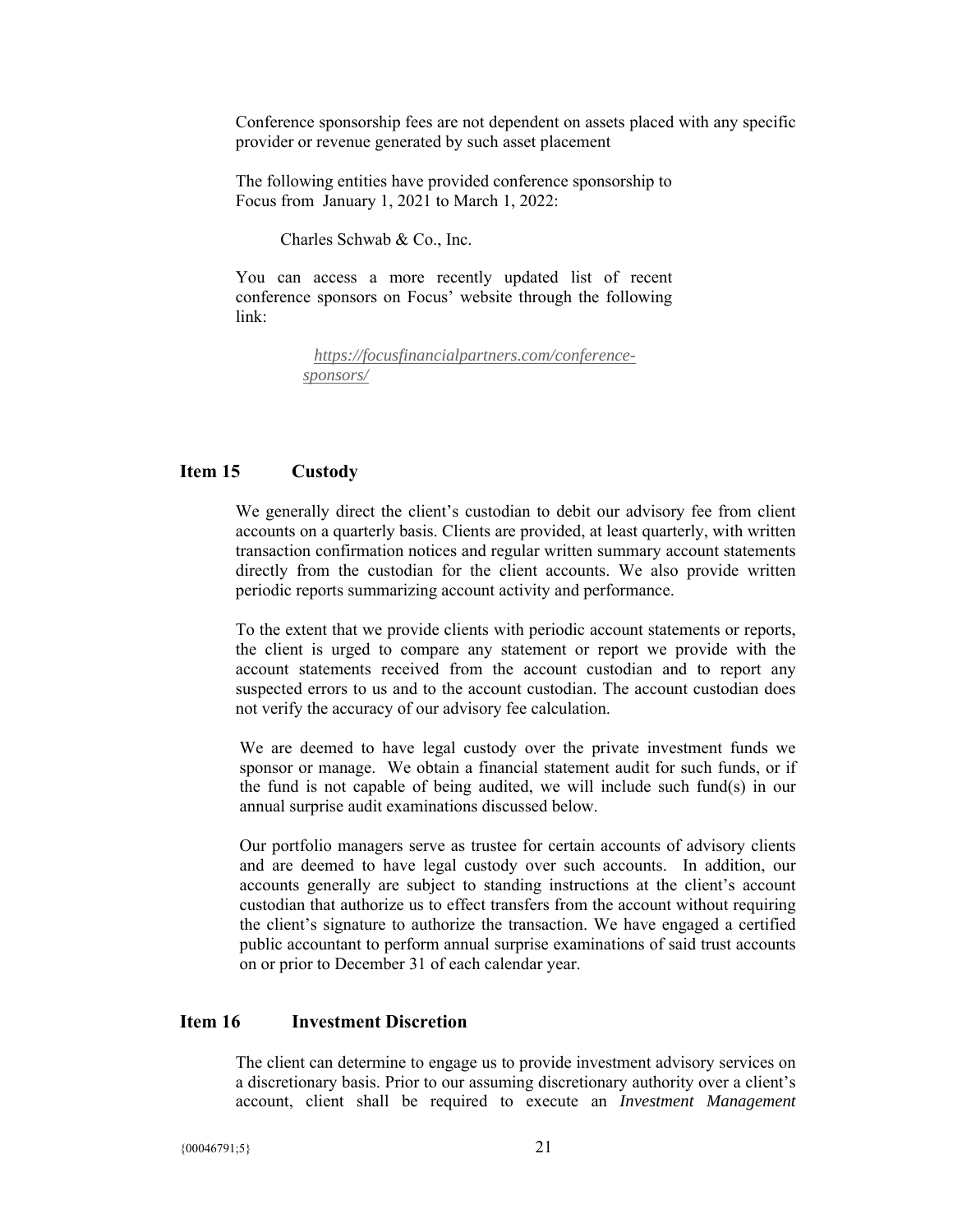*Agreement* naming us as client's attorney and agent in fact, and granting us full authority to buy, sell, or otherwise effect investment transactions involving the assets in the client's name found in client's discretionary account.

Clients who engage us on a discretionary basis may, at any time, impose reasonable restrictions, **in writing**, on our discretionary authority (*i.e.*, limit the types or amounts of particular securities purchased for their account, exclude the ability to purchase securities with an inverse relationship to the market, or limit or proscribe our use of margin); however, we reserve the right, in our sole discretion, to reject any such restrictions.

# **Item 17 Voting Client Securities**

A. We do not generally vote client proxies. Clients maintain exclusive responsibility for: (1) directing the manner in which proxies solicited by issuers of securities beneficially owned by the client shall be voted; and (2) making all elections relative to any mergers, acquisitions, tender offers, bankruptcy proceedings, or other types of events pertaining to the client's investment assets. Notwithstanding the foregoing, for those clients who wish for us to vote their proxies, we have retained the services of Broadridge Information Security/ProxyEdge ("Broadridge") and ProxyTrust (for a small number of accounts) to assist with this effort. We bear the cost of such service.

We recognize, as a matter of policy and as a fiduciary to our clients, that proxy voting is a valuable right of shareholders and support voting proxies consistent with our financial objectives. Because the issues related to proxy voting are complex and directly impact investment values, we have chosen Broadridge to facilitate voting via our Shareholder Value recommendations. The Shareholder Value model is available upon request. We maintain relevant records, through Broadridge and ProxyTrust, including but not limited to, ballots and reports. Clients may receive a history of our proxy voting record upon request. To obtain a copy of our proxy voting record please contact us.

B. Clients will receive their proxies or other solicitations directly from their custodians. Clients may contact us to discuss any questions they may have with respect to a particular solicitation. For those clients who have retained proxyvoting authority, we have no responsibility to receive, vote, or otherwise advise voting.

**Class Action Litigation Filing Service**. We have retained the services of Chicago Clearing Corporation ("CCC") to assist with the proliferation of securities class action litigation and the complexities of the claim filing process. CCC's sole business is securing class action claims. CCC monitors each claim that a client may have, collects the applicable trade history and documentation (beneficial owner name and tax identification), interprets the terms of each settlement, files the appropriate claim form, interacts with the administrators and distributes client's award on its behalf. CCC charges a contingency fee of 15%, which is subtracted from client's award when the award is paid. If a client chooses to participate in this service, the client will be required to provide private information to CCC to assist with the class action suit research, which